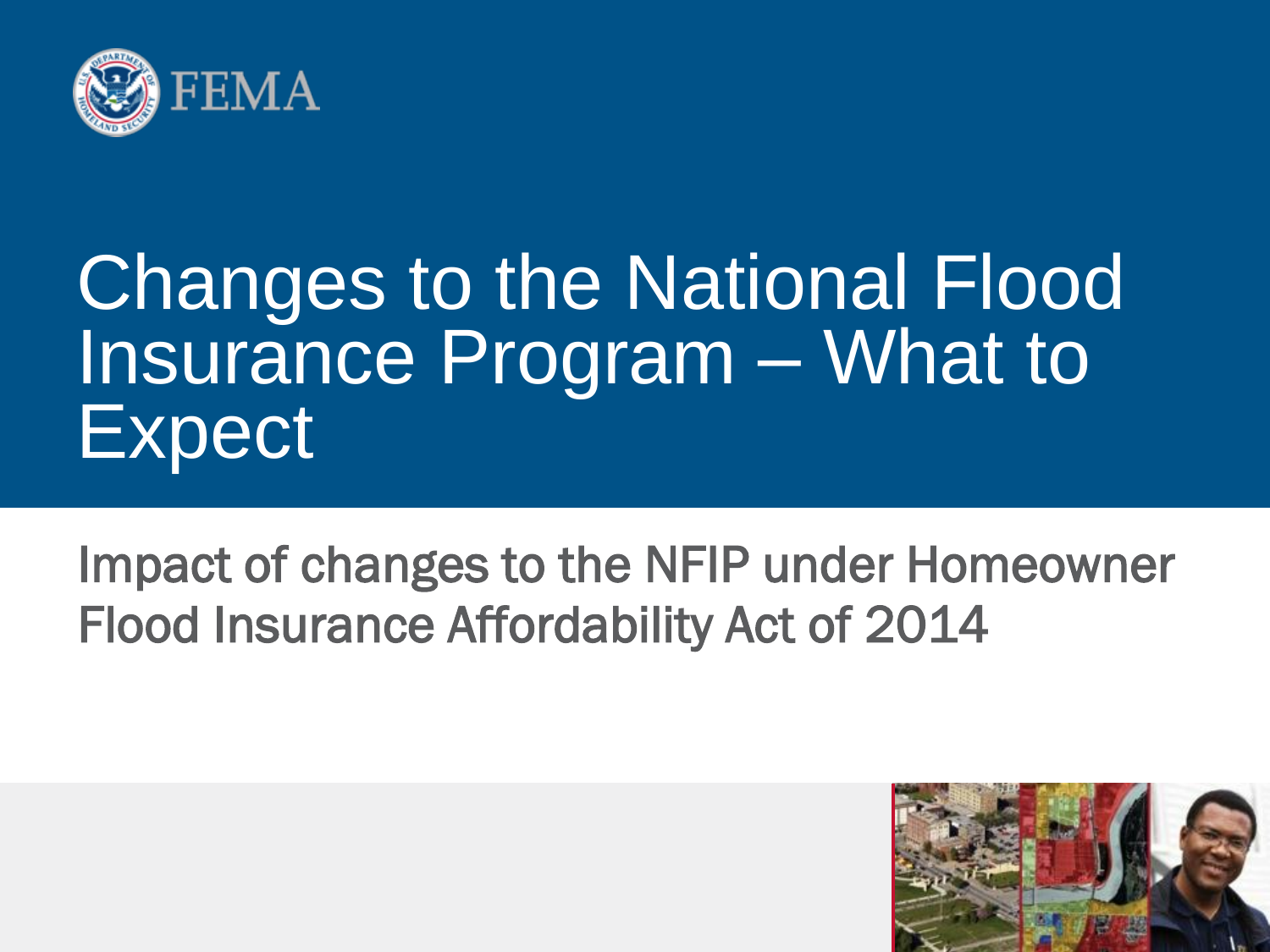### More Changes are Coming to the NFIP

 $\overbrace{H \cdot R \cdot 3370}^{\text{Calendar}}$ 

 $\begin{array}{cccccc} \textit{IN}~\textit{THE}~\textit{SEXATE} & \overbrace{ \textit{VP}~\textit{THE}~\textit{UNTFED}~\textit{STATEB} } \\ & \textit{Max}_{\textit{D}}~\textit{SFR} & \textit{UNTFED}~\textit{STATEB} \\ & \textit{Max}_{\textit{D}}~\textit{SFR} & \textit{STATEB} \\ \end{array}$ 

 $AN$   $ACT$ 

Biggers that implementation of certain provisions of the<br>tail for other purposes, thousance Reform Act of 2012,<br>Be it enorted by the contract of 2012, e Senate and House. **BORT TITLE AND TABLE OF CONTENTS** 

Ana, Cor Coxyrux and Affordability Act of 2014<br>In follows, The Lable of contents for

 $\begin{array}{cc} T\alpha & {\rm delay} & {\rm the} & \epsilon\\ B{\rm is} & {\rm impolems} \end{array}$ 

- On March 21, 2014, President Obama signed the Homeowner Flood Insurance Affordability Act of 2014 into law.
	- Repeals and modifies certain provisions of BW-12
	- Makes additional program changes
	- Leaves some parts of BW-12 intact.
- **-** Policyholders **SHOULD NOT** cancel policies!
- FEMA is working with our Write Your Own (WYO) insurance company partners, Congress, others to implement.
	- Prior to restoring and refunding premiums, the law requires FEMA to consult with its WYO insurance companies to develop and finalize guidance and rate tables within eight months . FEMA and the WYOs have up to eight months to implement.
	- To date, NFIP has held at least seven conference calls and met in person with senior company representatives.

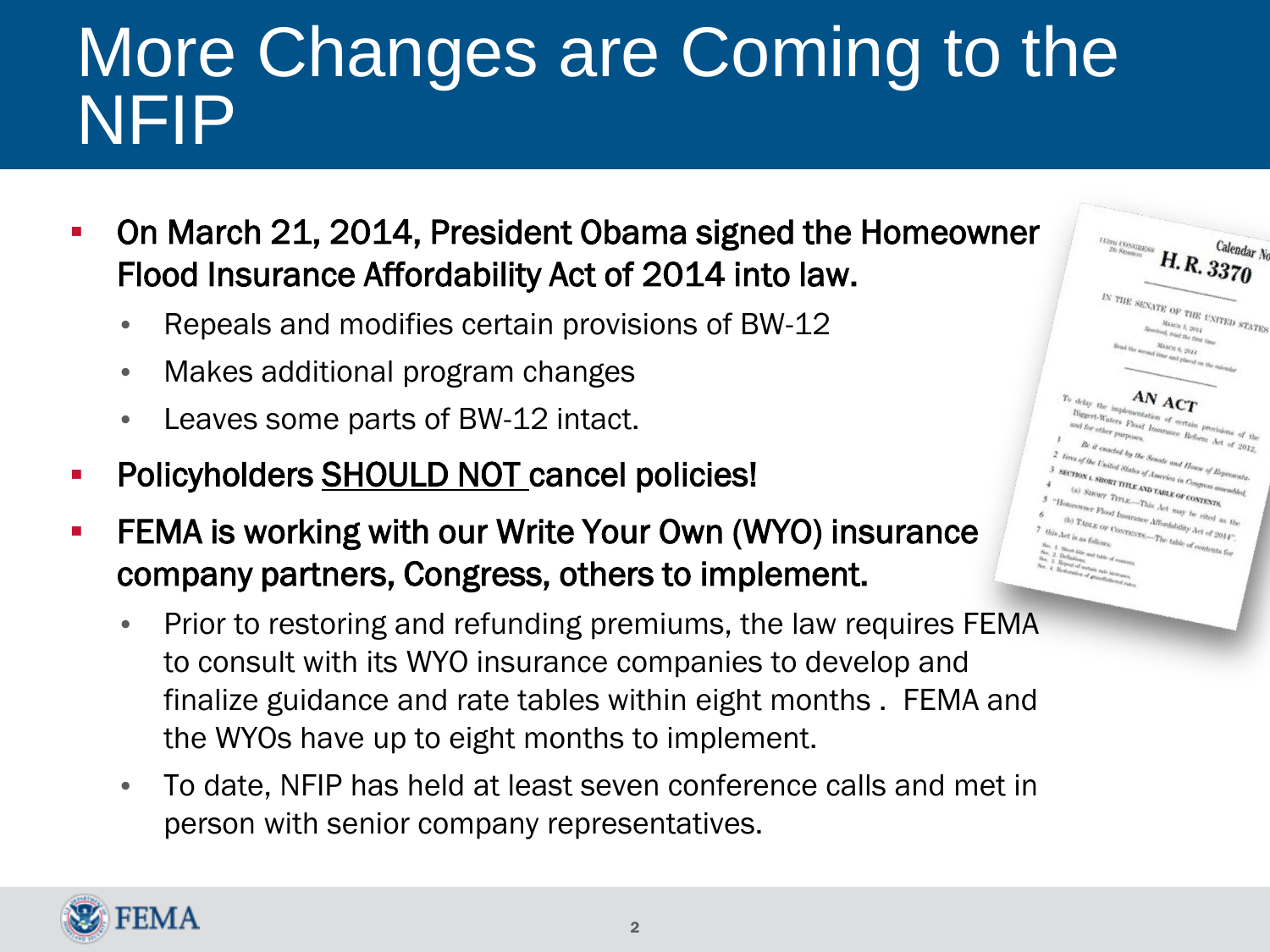### Key Priorities Executive Summary – HFIAA

#### **HFIAA-14 Sections**

*Listed by FEMA division responsible, in processing order, by bundle*

#### **Front Office**

0 §24: Designation of Flood Insurance Advocate (10% Complete) Priority - 4

0 **Risk Insurance Division (RID) Policy & Rate Reforms**

1 §3: Repeal of Certain Rate Increases (90% Complete) Priority - 1

1 §5: Requirements Regarding Annual Rate Increases (30% Complete) Priority - 1

§6: Clarification of Rates for Properties Newly Mapped into Areas with Special Flood Hazards (5% Complete) Priority - 2

2 §4: Restoration of Grandfathered Rates (5% Complete) Priority - 2

2 §28: Clear Communications (5% Complete) Priority - 2

0 §11: Monthly Installments for Premiums (25% Complete) Priority - 5

3 §8: Annual Premium Surcharge (5% Complete) Priority - 6

3 §12: Optional High-deductible Policies for Residential Properties (50% Complete) Priority - 6

4 §14: Accounting for Flood Mitigation Activities in Estimates of Premium rates (5% Complete) Priority - 8

§29: Protection of Small Businesses, Non-profits, Houses of Worship, and Residences (5% Complete) Priority - 12

§31(b): Disclosures (5% Complete) Priority - 13

5 §16: Affordability Study and Report (5% Complete) Priority - 14

5 §9: Draft Affordability Framework (5% Complete) Priority - 14

0 §20: Quarterly Reports Regarding Reserve Fund Ratio (5% Complete) Priority - 15

0 §7: Premiums and Reports (5% Complete) Priority - 16

§15: Home Improvement Fairness (100% Complete)

**Risk Analysis Division (RAD) Map Program Updates** 

0 §30: Mapping (40% Complete) Priority - 3

0 §17: Flood Insurance Rate Map Certifications (5% Complete) Priority - 7

§19: Flood Protection Systems (25% Complete) Priority - 10

0 §18: Funds to Reimburse Homeowners for Successful Map Appeals (5% Complete) Priority - 11

0 §22: Exemption from Fees for Certain Map Change Requests (40% Complete) Priority - 17

0 §27: Mapping of Non-Structural Flood Mitigation Features (60% Complete) Priority - 18

0 **Risk Reduction Division (RRD) Risk Reduction Action in Progress**

4 §26: Flood Mitigation Methods for Buildings (5% Complete) Priority - 8

0 §23: Study of Voluntary Community-based Flood Insurance Options (5% Complete) Priority - 9

0 §21: Treatment of Floodproofed Residential Basements (100% Complete)

The grey box groupings show how sections are bundled (for regulatory processing, WYO announcement, consolidated report or due to interdependencies)

#### **FEMA HFIAA-14 IMPLEMENTATION STATUS**

As of April 2014, FEMA has met requirements to complete 2 of the 26 HFIAA-14 sections that require its action. To date, FEMA has met 8% of its total HFIAA-14 section completion responsibility.



■ Sections in Progress with FEMA Risk Insurance Division [RID] (15)

Sections in Progress with FEMA Risk Analysis Division  $[RAD]$  (6)

■ Sections in Progress with FEMA Risk Reduction Division [RRD] (2)

■ Sections in Progress with FEMA Front Office (1)

Sections Completed by FEMA to Date (2)

No Action Required (3)

■ Non-FEMA Agency Responsible (2)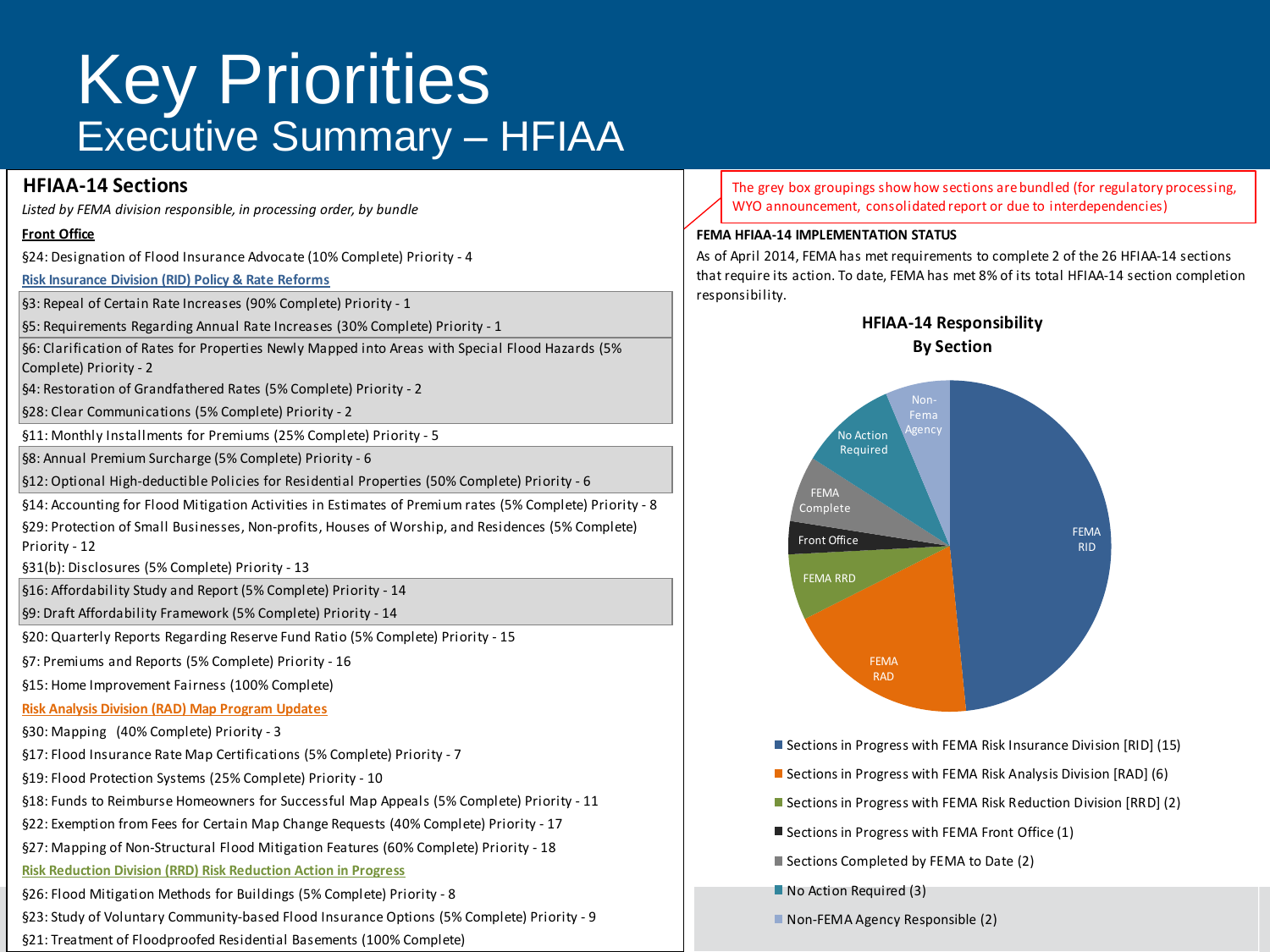### Key Priorities FEMA Summary HFIAA - Percent Completion

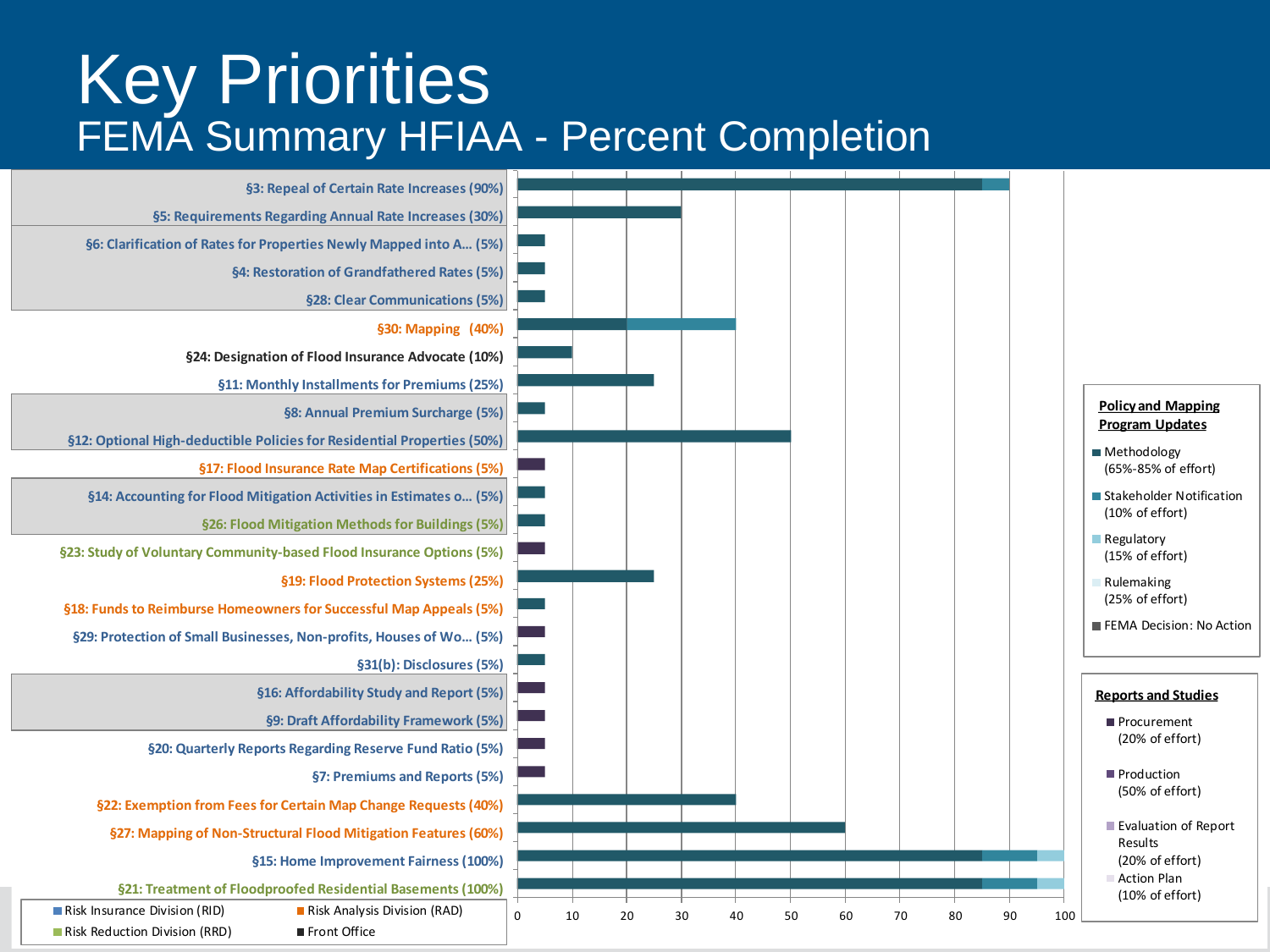# Key Priorities

- FEMA is actively analyzing and prioritizing implementation of the new Act.
- **-** Initial Priority
	- FEMA's initial priority is assessing potential changes to the NFIP's business processes to stop policy increases for certain subsidized policyholders as outlined in the Act. FEMA also plans to issue guidance in the months ahead for the Write Your Own insurance companies to begin issuing refunds to some policyholders.
- **Key Priorities include:** 
	- Refunds, Rates, and Surcharges
	- Mapping
	- Promote Mitigation
	- Flood Insurance Advocate

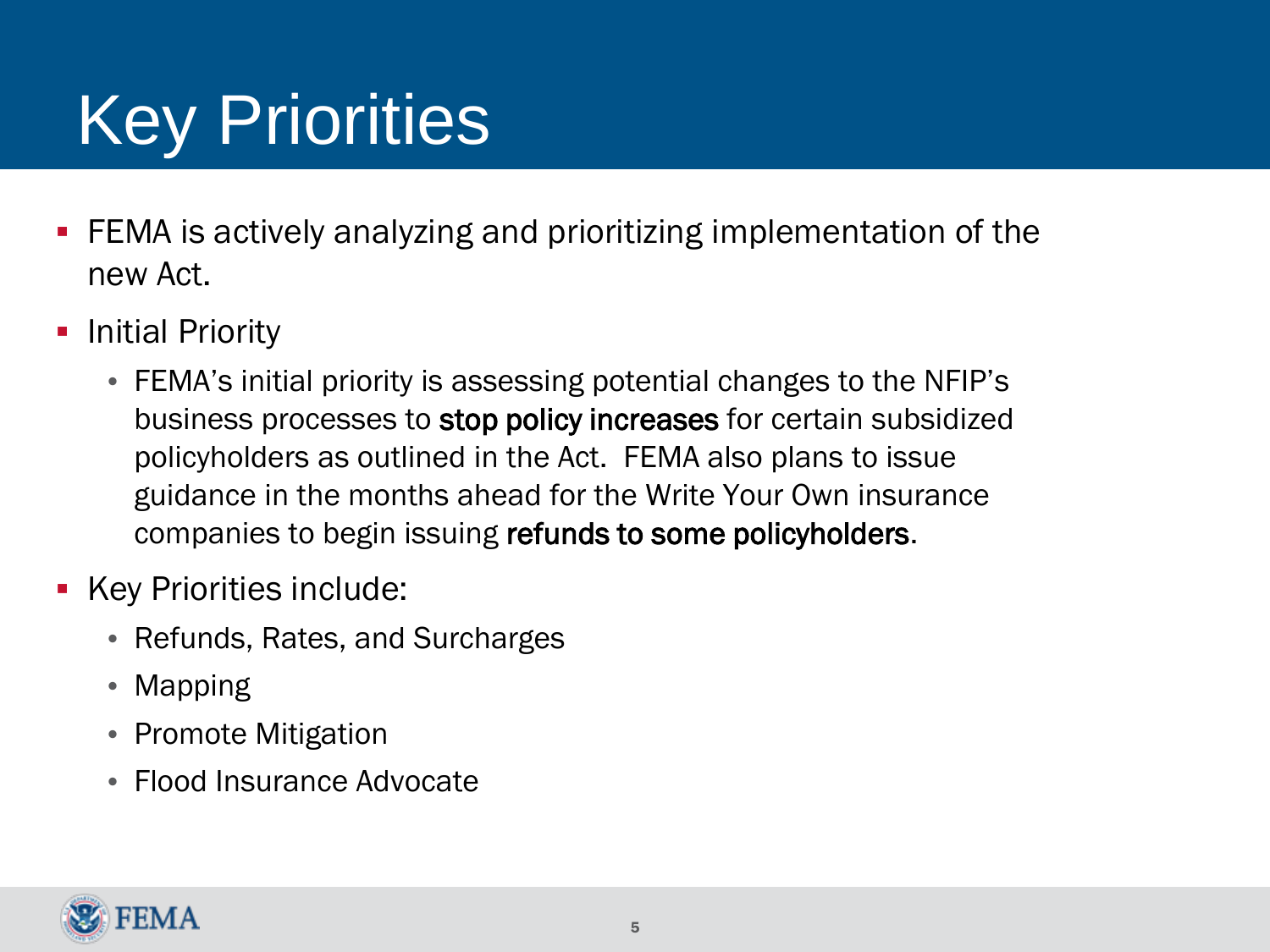### Stop Rate Increases

| <b>Section</b>                                                 | <b>Deliverable</b>  | <b>Date</b>       | <b>Status</b> |
|----------------------------------------------------------------|---------------------|-------------------|---------------|
| Sec. 3: Repeal of Certain Rate<br>Increases                    | <b>WYO Bulletin</b> | April 15,<br>2014 | 90%           |
| Sec. 5: Requirements Regarding<br><b>Annual Rate Increases</b> | <b>WYO Bulletin</b> | April 15,<br>2014 | 30%           |

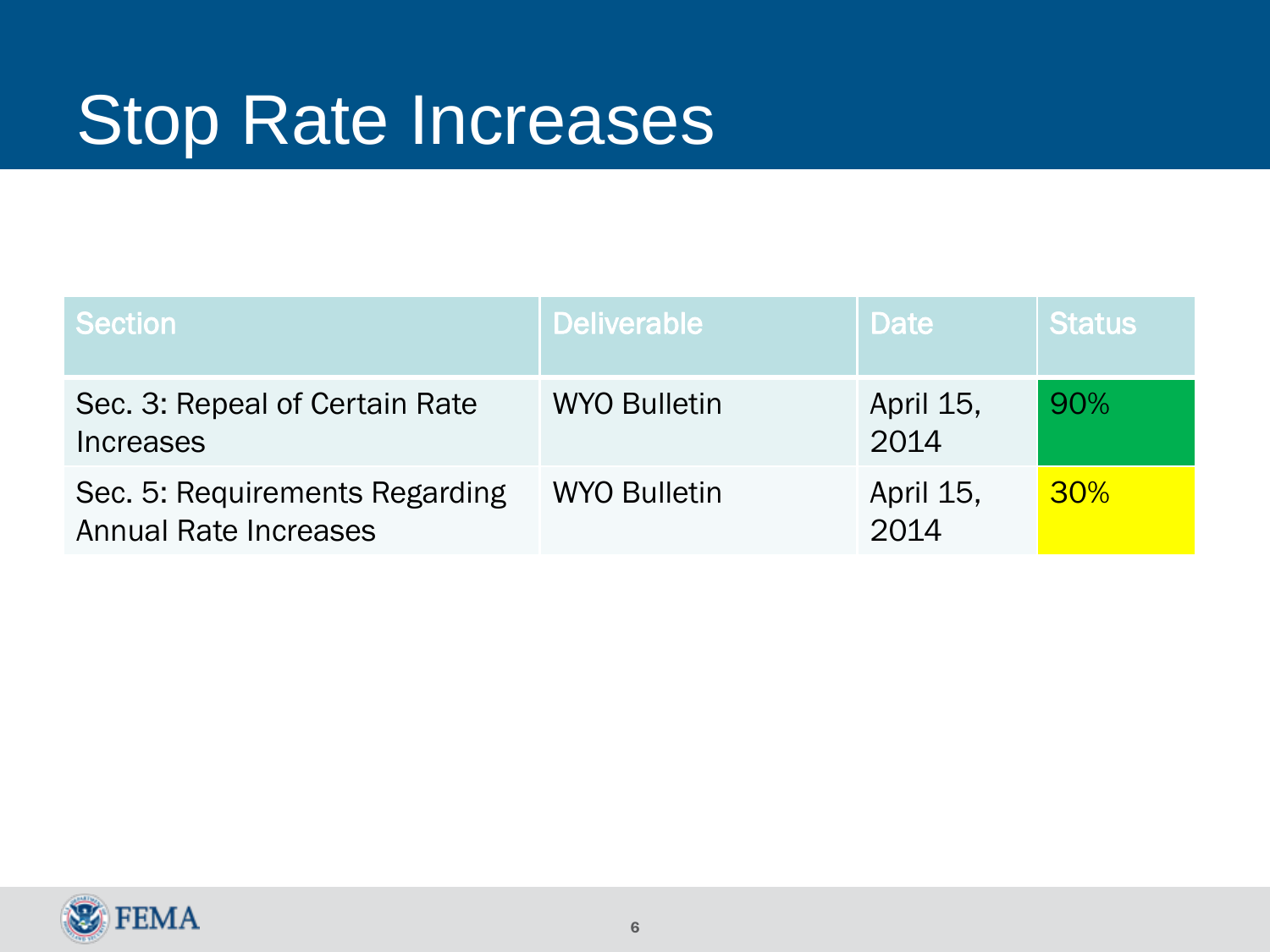### Stop Rate Increases

### **WYO Bulletin – April 15, 2014**

#### **STOP RATE INCREASES**

• Beginning May 1, 2014, for all new applications for flood insurance and renewal of flood insurance policies for properties covered by Section 3, FEMA will require its Direct Servicing Agent and Write Your Own companies to use the October 1, 2013 Pre-FIRM subsidized rates when more favorable for properties covered by Section 3.

#### **- REFUND GUIDANCE DEVELOPMENT**

• The use of the October 2013 rate tables is an interim step while FEMA develops new rate tables and guidance to process and issue refunds for policyholders covered by Section 3 who were charged full-risk premiums under Biggert Waters and are now eligible for Pre-FIRM subsidies.

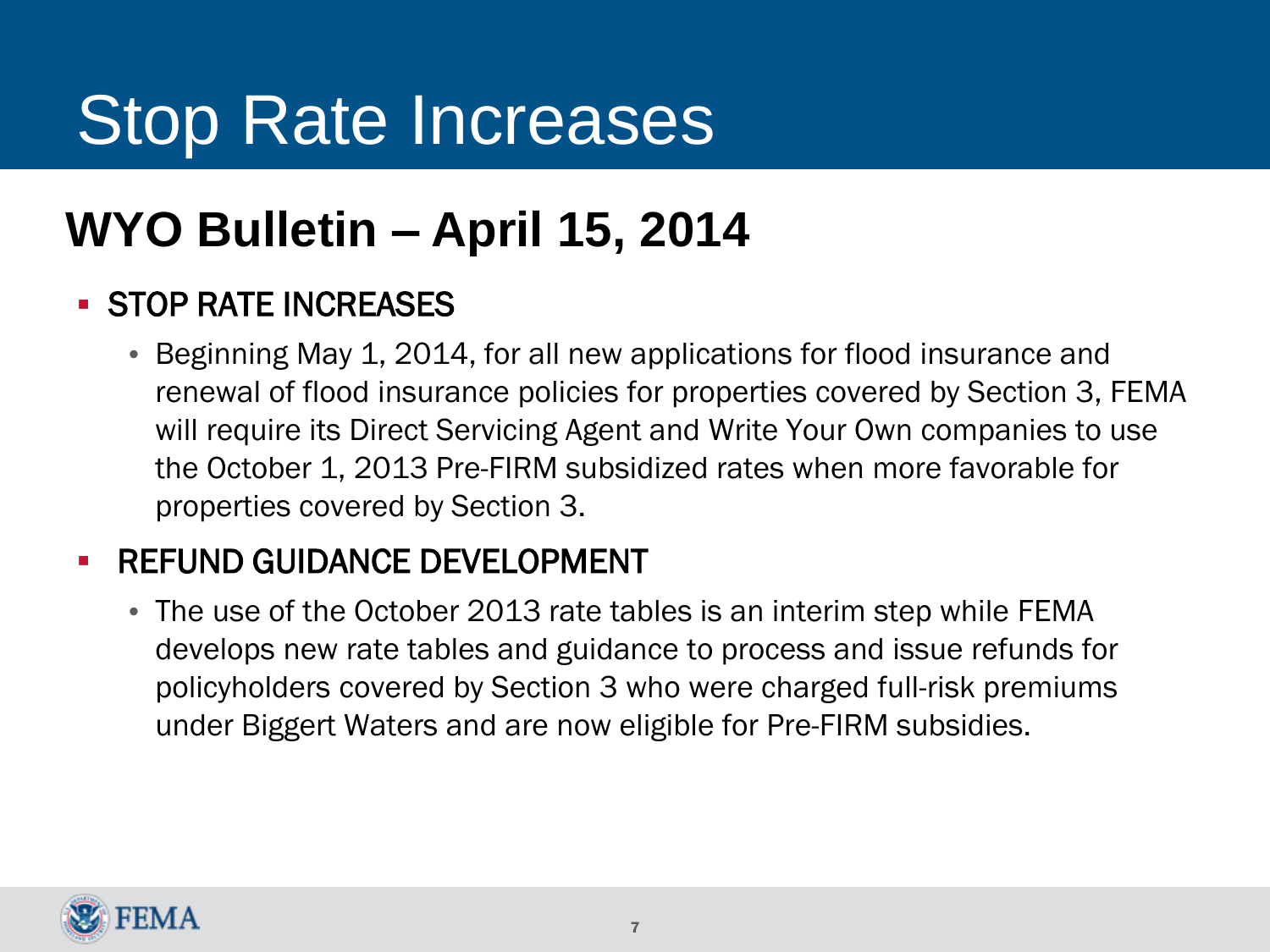| <b>Section</b>                                                                                      | <b>Key Milestones/Deliverable</b>          | <b>Date</b>   | <b>Status</b> |  |
|-----------------------------------------------------------------------------------------------------|--------------------------------------------|---------------|---------------|--|
| Sec. 4: Restoration of Grandfathered Rates                                                          | <b>WYO Bulletin</b>                        | FY 2015       | 5%            |  |
| Sec. 6: Clarification of Rates for Properties Newly<br>Mapped into Areas with Special Flood Hazards | <b>WYO Bulletin</b>                        | FY 2015       | 5%            |  |
| Sec. 28: Clear Communication                                                                        | <b>WYO Bulletin</b>                        | FY 2015       | 5%            |  |
| Sec. 11: Monthly Installments for Premiums                                                          | Rulemaking/WYO Bulletin                    | 2015 - Beyond | 25%           |  |
| Sec. 8: Annual Premium Surcharge                                                                    | <b>WYO Bulletin</b>                        | FY 2015       | 50%           |  |
| Sec. 12: Optional High-deductible Policies for<br><b>Residential Properties</b>                     | <b>WYO Bulletin</b>                        | FY 2015       | 50%           |  |
| Sec. 14: Accounting for Flood Mitigation Activities in<br><b>Estimates of Premium Rates</b>         | <b>WYO Bulletin</b><br>(Reference Sec. 26) | FY 2015       | 5%            |  |
| Sec. 29: Protection of Small Businesses, Non-Profits,<br>Houses of Worship, and Residences          | Data Collection - WYO<br>Notification      | FY 2015       | 5%            |  |

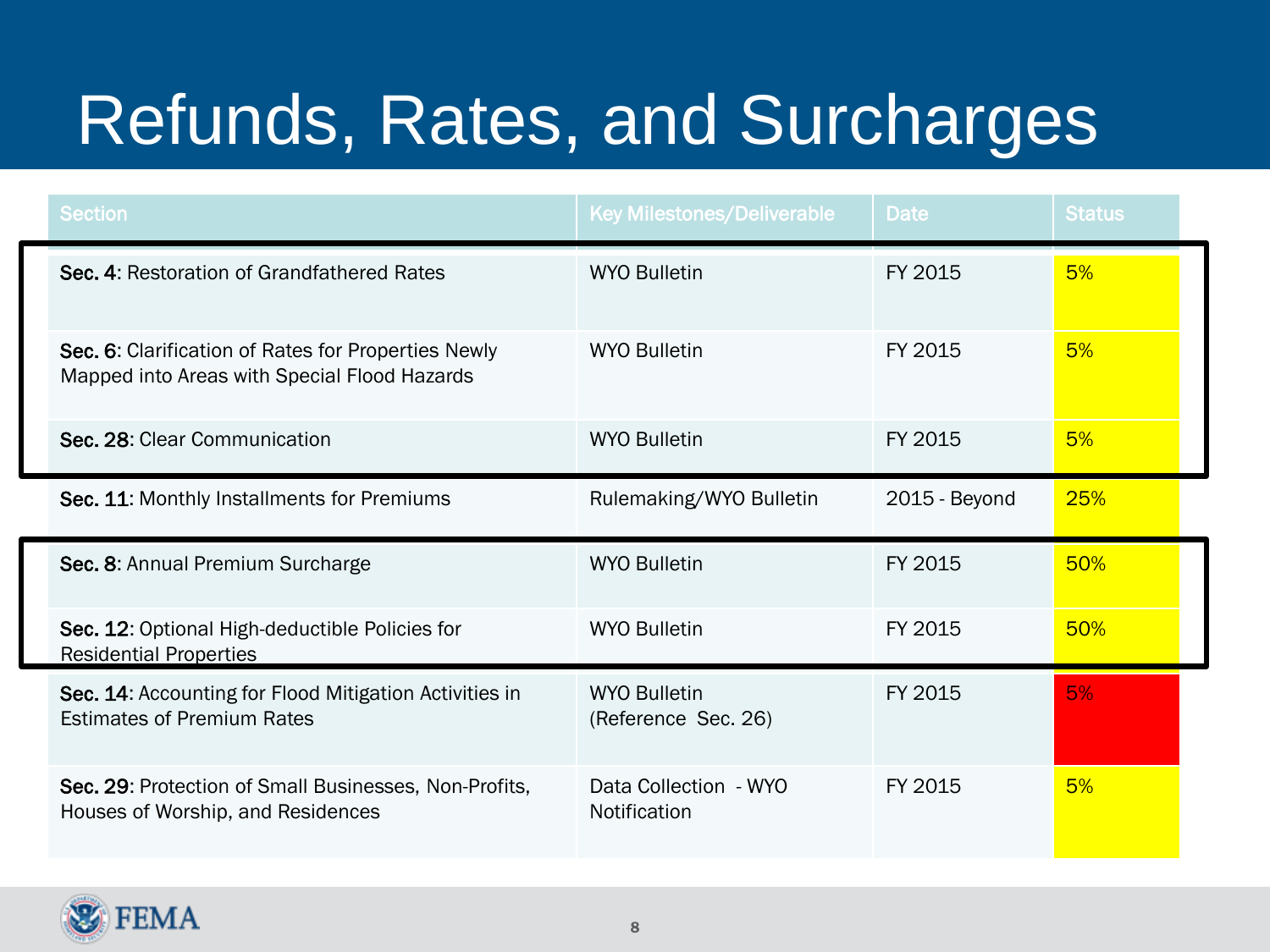| <b>Section</b>                                                    | <b>Deliverable</b>                                                       | <b>Date</b>                   | <b>Status</b>                           |
|-------------------------------------------------------------------|--------------------------------------------------------------------------|-------------------------------|-----------------------------------------|
| Sec. 16: Affordability Study and Report                           | Study                                                                    | Sept 2015                     | $5% -$<br>dependent on<br><b>Sec. 9</b> |
| Sec. 9: Draft Affordability Framework                             | Draft Framework due to<br>congress 18 month after<br>affordability study | Apr 2017                      | 5%                                      |
| Sec. 20: Quarterly Reports Regarding Reserve<br><b>Fund Ratio</b> | <b>Quarterly Reports</b>                                                 | <b>Beginning Sept</b><br>2014 | 5%                                      |
| Sec. 7: Premiums and Reports                                      | Report                                                                   | Sept 2014                     | 5%                                      |
| Sec. 15: Home Improvement Fairness                                | Changes to threshold from 30%<br>to 50%                                  |                               | 100%                                    |
| Sec. 31: Disclosures                                              | <b>Resolve Privacy Issues</b><br><b>Report to Congress</b>               | Sept 2014                     | 5%                                      |

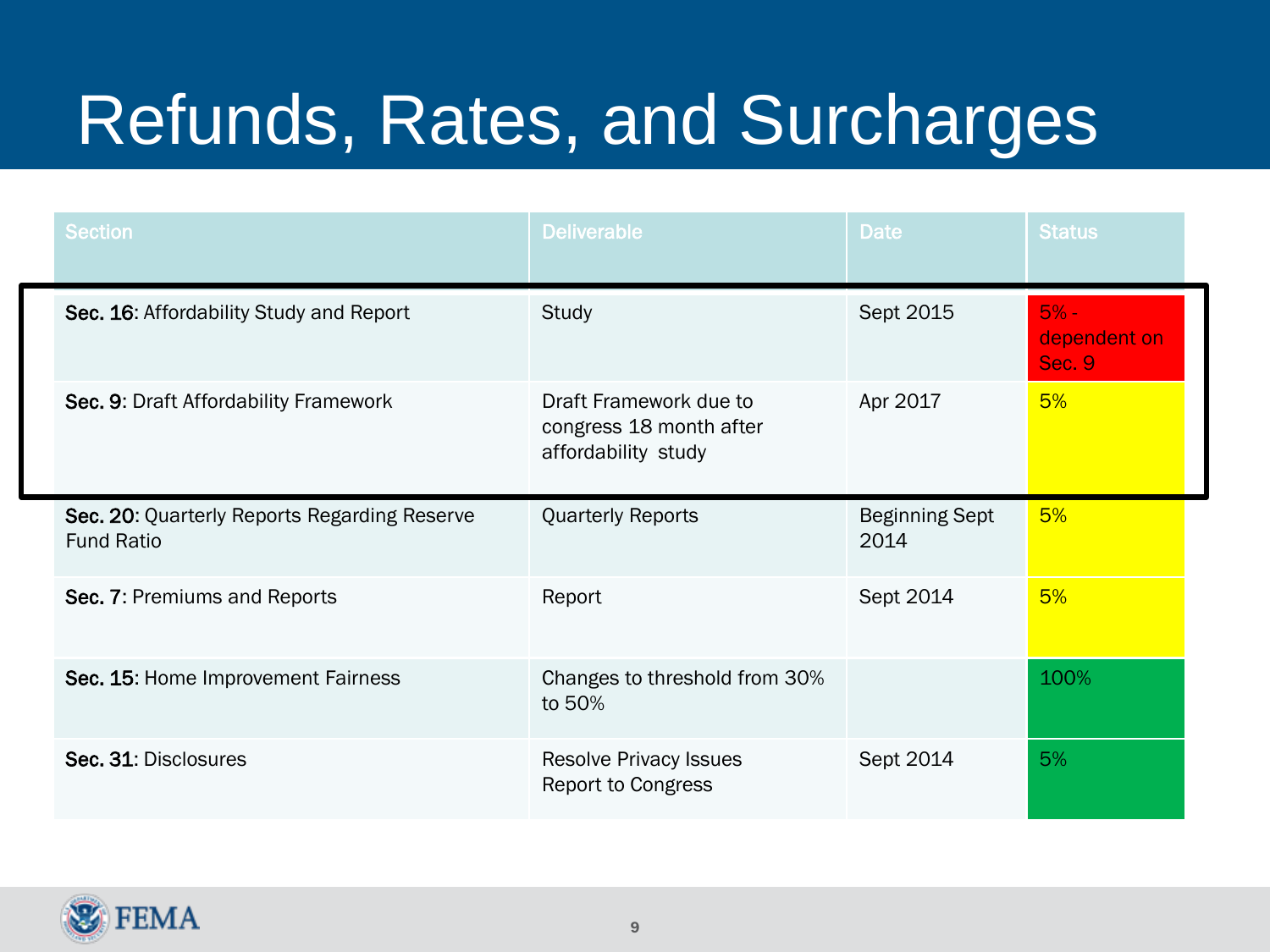### **Premium Rates for Subsidized Policies**

- New law requires gradual rate increases to properties now receiving artificially low (or subsidized) rates instead of immediate increases to full-risk rates
- Required to increase premiums for most subsidized properties by no less than 5 to 15 percent annually within a single risk class, but no more than 18% annually for a individual policyholder, annually until the class premium reaches its full-risk rate.



- Close to 80 percent of NFIP policyholders paid a full-risk rate and are minimally impacted by either law.
- With limited exceptions flood insurance premiums cannot increase more than 18 percent annually.

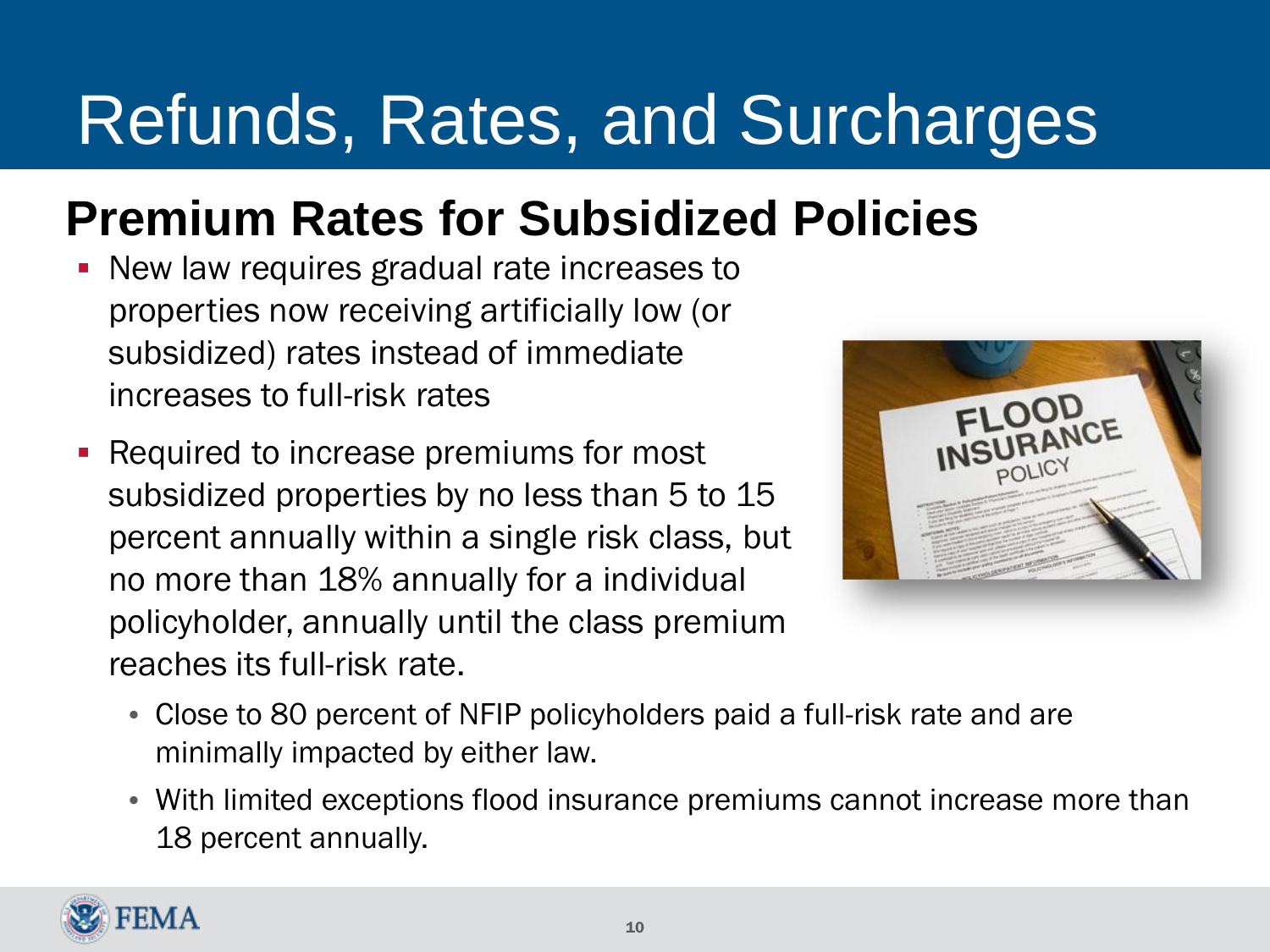### **Premium Rates for Subsidized Policies**

- Exceptions to these general rules and limitations:
	- Policies for the following properties will continue to see up to 25 percent annual increases as required by BW-12 until they reach their full-risk rate:
		- Older business properties insured with subsidized rates;
		- Older non-primary residences insured with subsidized rates;
		- Severe Repetitive Loss Properties insured with subsidized rates;
		- Buildings that have been substantially damaged or improved.
- To enable new purchasers of property to retain Pre-FIRM rates while FEMA is developing guidelines, a new purchaser is allowed to assume the prior owner's flood insurance policy and retain the same rates until the guidance is finalized.

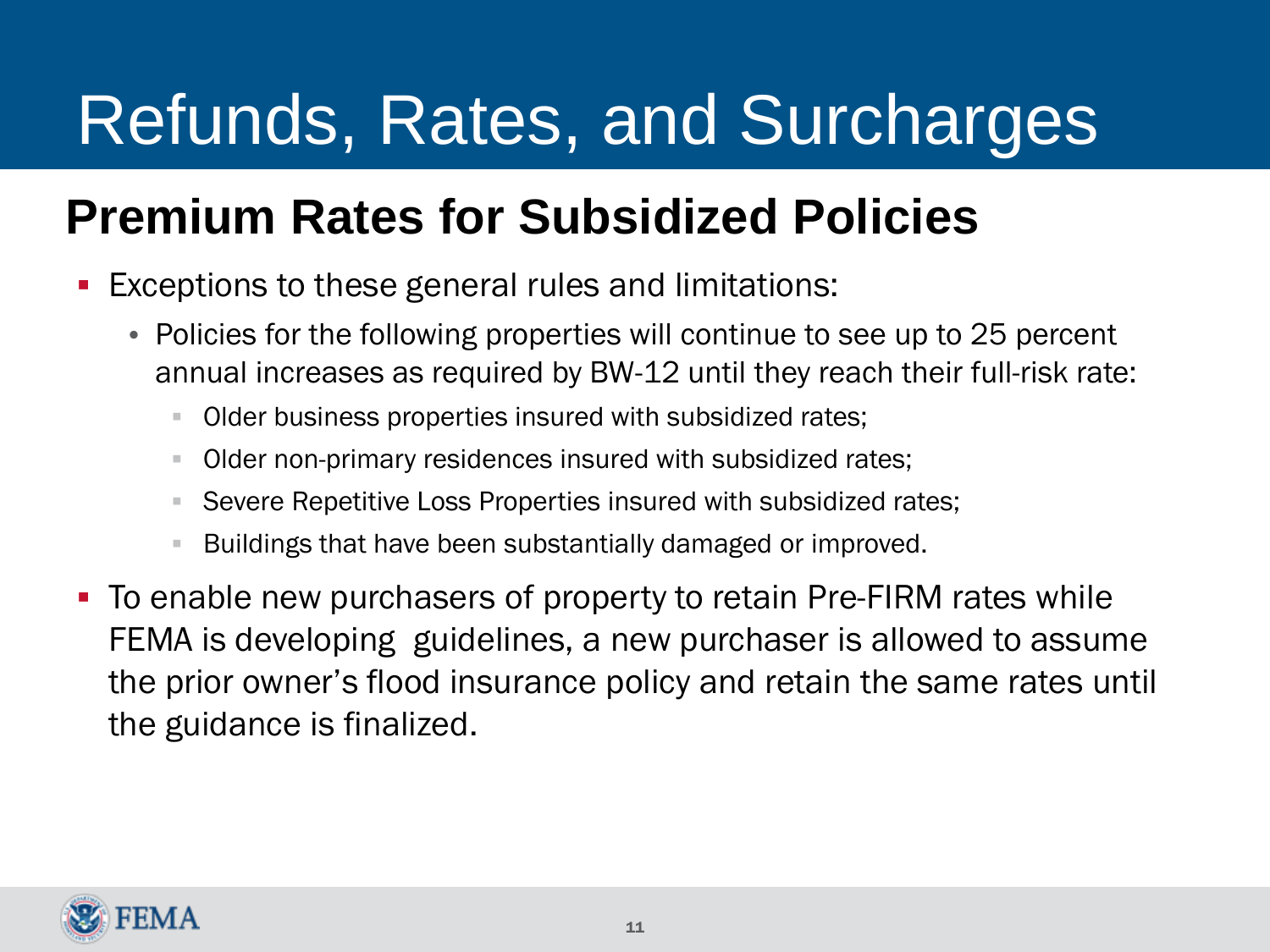### **Refunds**

- **FEMA** is working closely with the WYO insurance companies to develop a timetable for processing refunds expediently.
- **The new Act mandates refunds of the excess** premiums for certain flood insurance policies affected by the Pre-Flood Insurance Rate Map (Pre-FIRM) subsidy elimination required by BW-12.
- **-** Refunds will not affect all subsidized policyholders who received rate increases as directed by Congress in BW-12.
- **WYOs will be permitted to retain the expense** allowance in compensation for work completed.



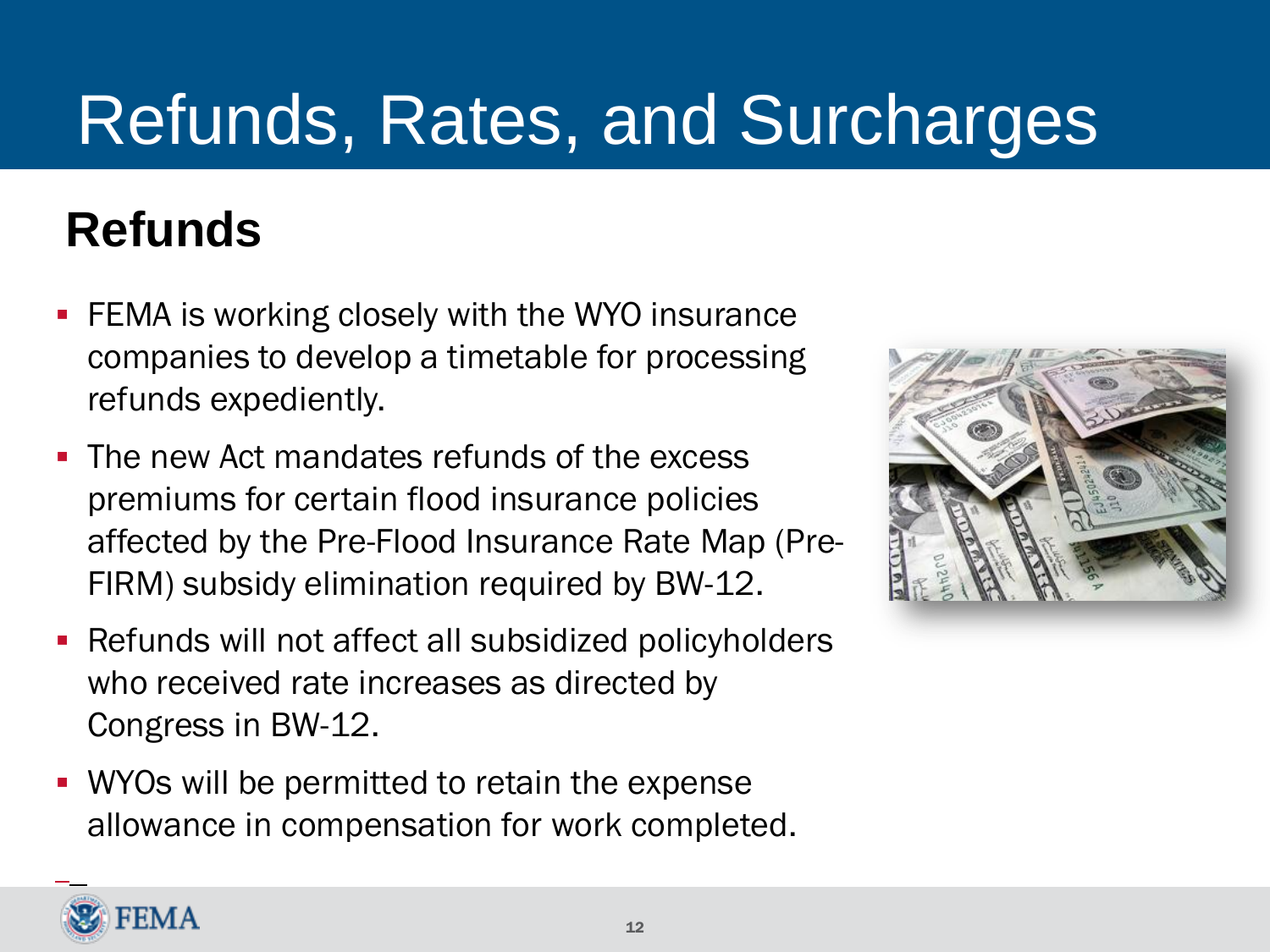### **Mandatory Surcharges (Sec. 8)**

- **•** Applies to all policies
- A policy for a primary residence will include a \$25 surcharge.
- All other policies will include a \$250 surcharge.
- The fee will be included on all policies, including full-risk rated policies, until all Pre-FIRM subsidies are eliminated.
- Surcharges are not considered premium and are therefore not subject to premium increase caps required under Section 5 under the new Act.

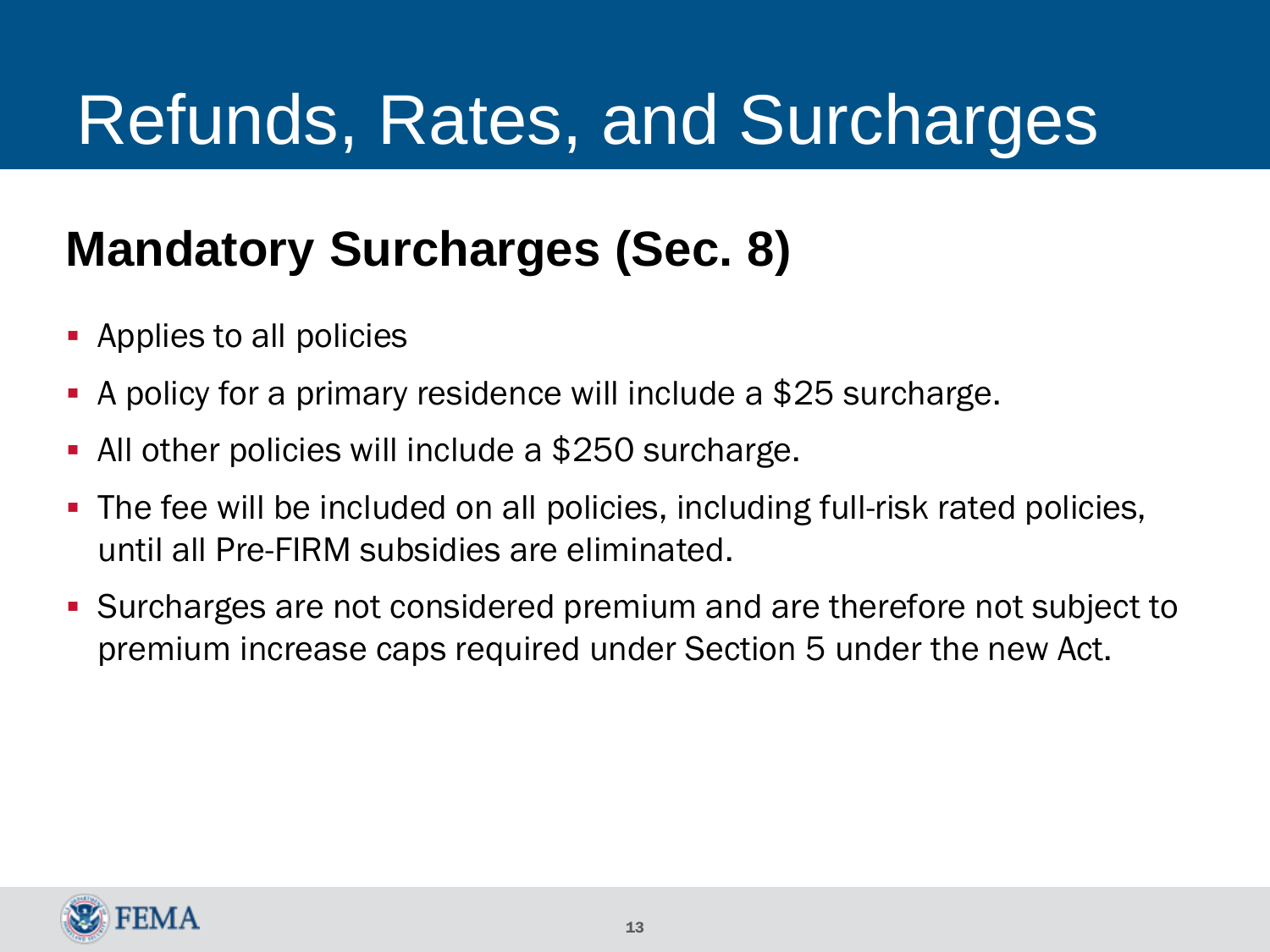### **Grandfathering (Sec 4)**

- **HFIAA restores FEMA's ability to** grandfather properties into lower risk classes .
- **For newly identified properties, the law** sets first year premiums at the same rate offered to properties located outside the SFHA (Preferred Risk Policy rates).
- With limited exceptions, flood insurance premiums cannot increase more than 18 percent annually.
- **Grandfathered policy holders are not** entitled to refunds.



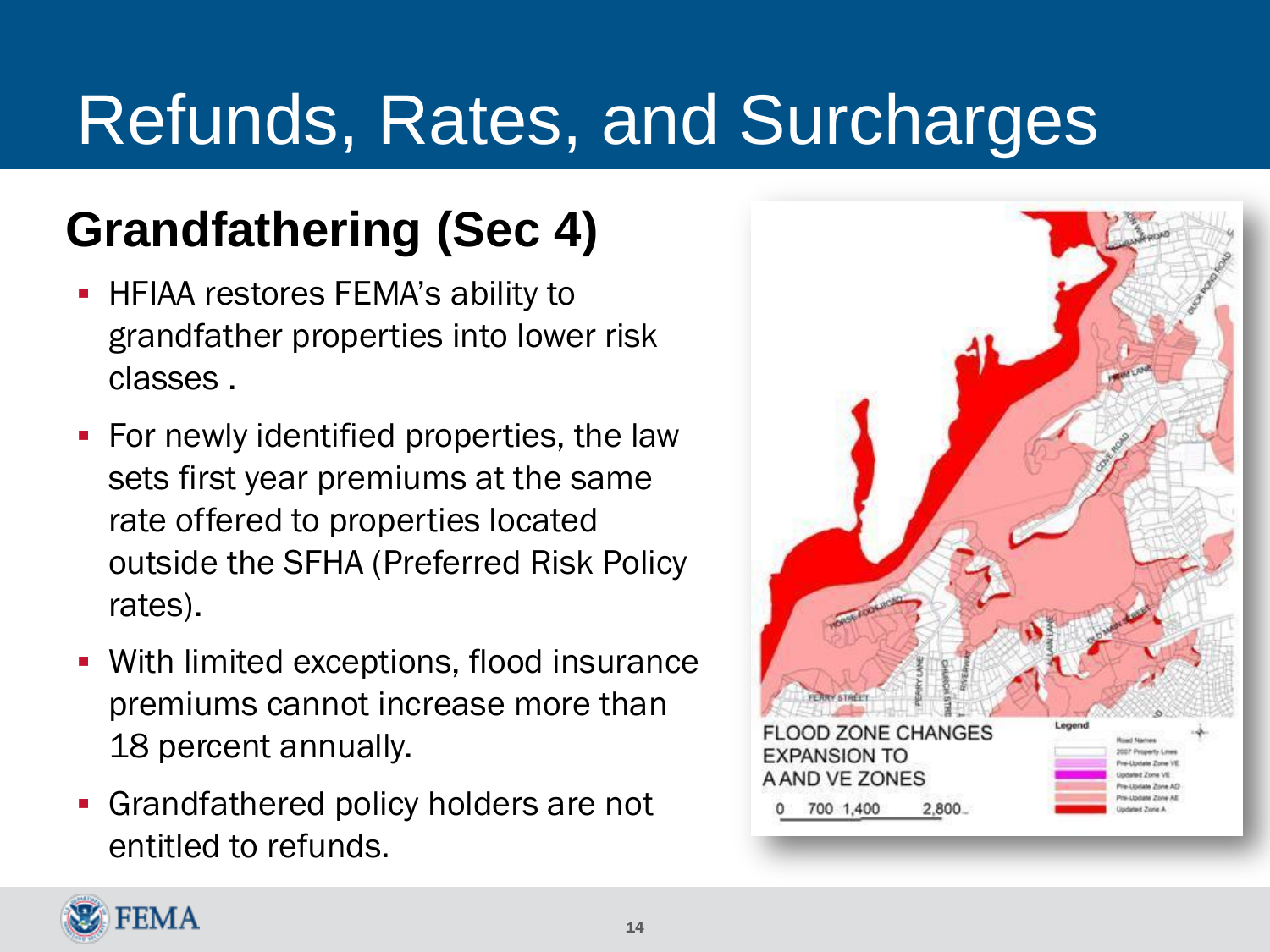### **Affordability Study (BW12 and HFIAA)**

- The new Act requires FEMA to draft an affordability framework, which is due to Congress 18 months after completion of the affordability study required by BW-12.
	- Affordability Study required by BW-12 is being conducted by the National Academies of Sciences, as specified in the BW-12 law.
- The Affordability Study required by BW-12 will inform FEMA's Affordability framework required by HFIAA.

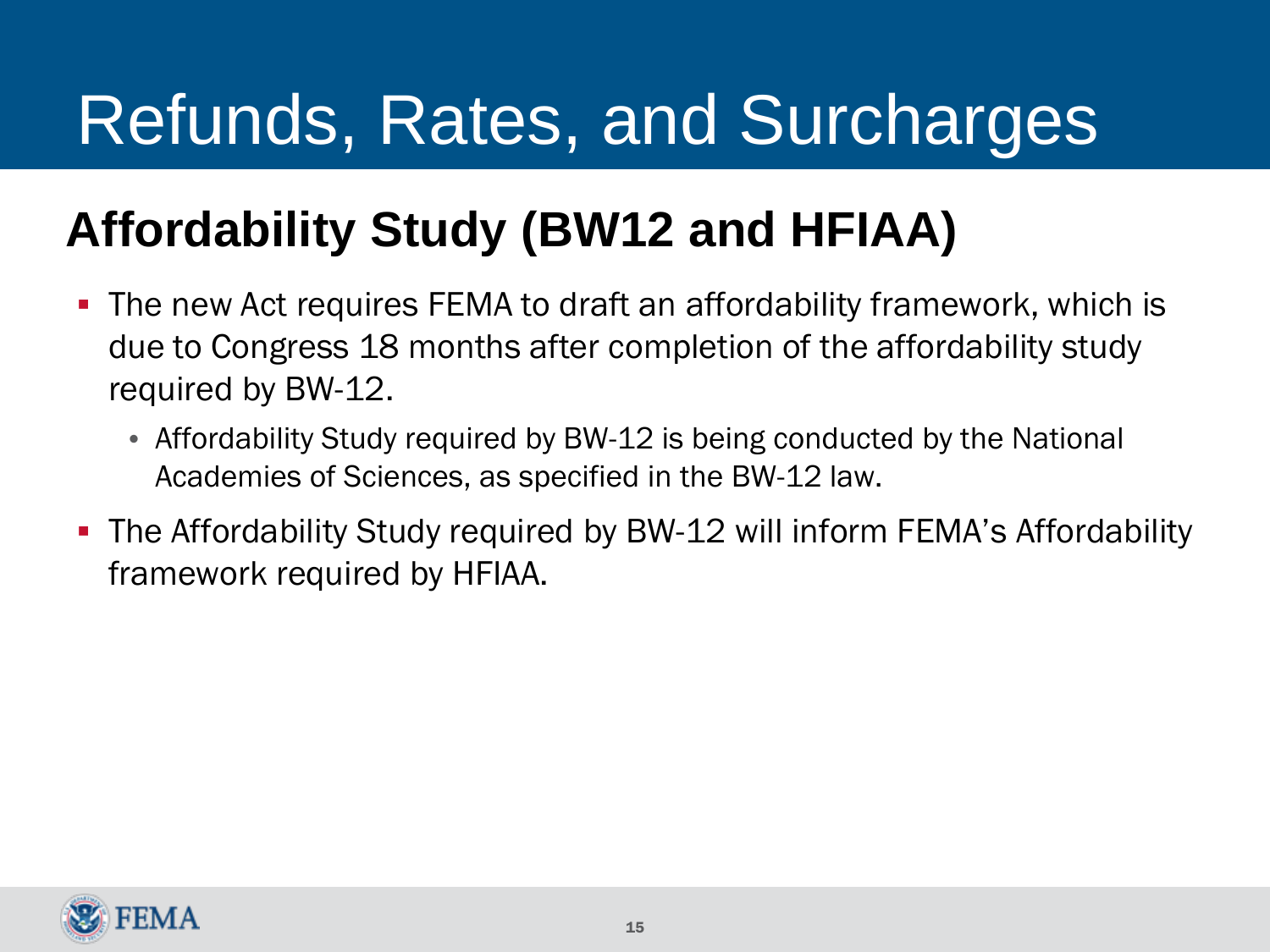### **Draft Affordability Framework (Sec. 9 & 16)**

- **III** developing the affordability framework, FEMA must consider:
	- accurate communication to customers of flood risk,
	- targeted assistance based on financial ability to pay,
	- individual and community actions to mitigate flood risk or lower cost of flood insurance,
	- impact of increases in premium rates on participation in NFIP,
	- impact of mapping update on affordability of flood insurance.
- Framework will include proposals and proposed regulations for ensuring flood insurance affordability among low-income populations.

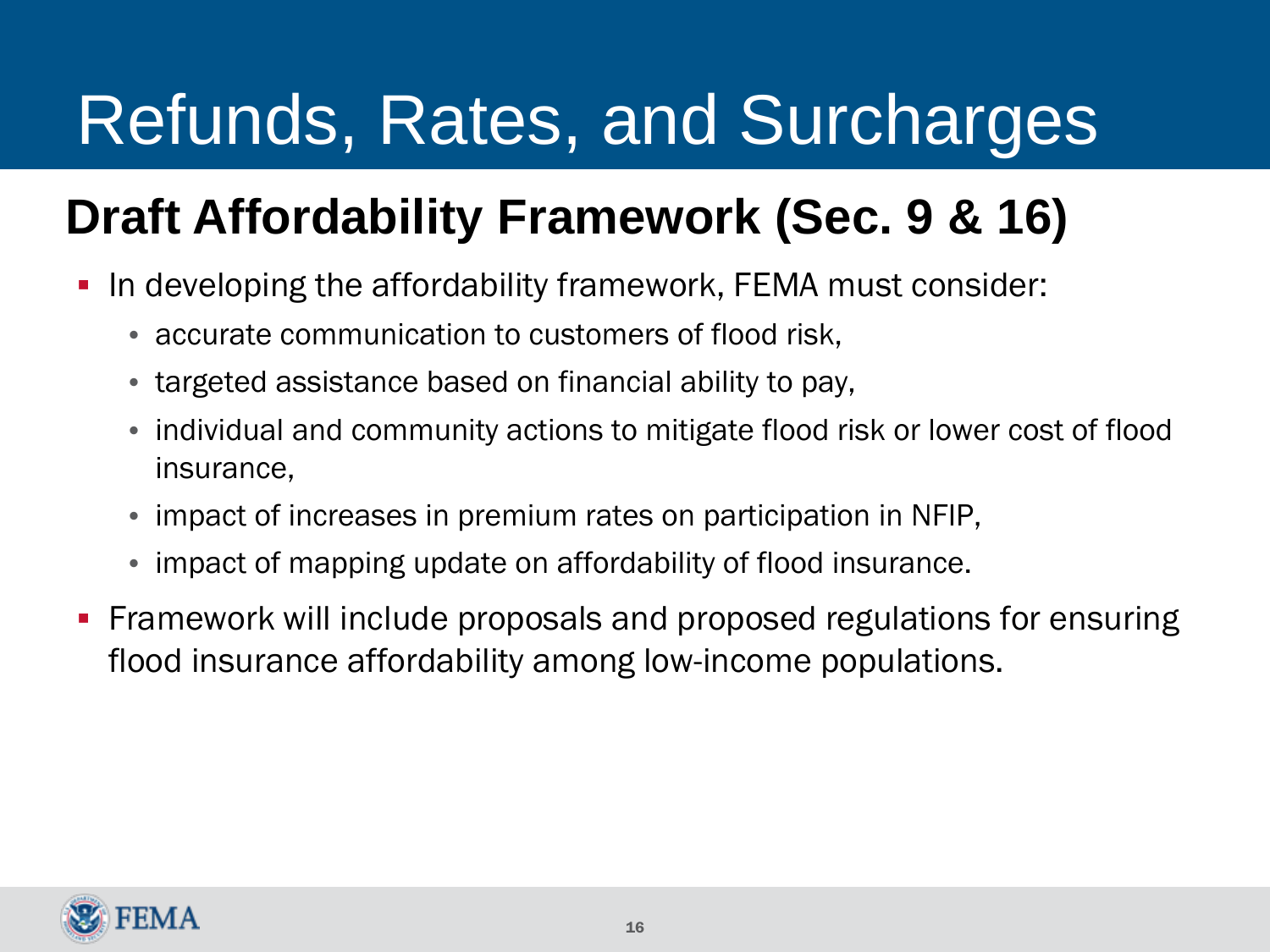### **Other Provisions**

- The Act permits FEMA to account for flood mitigation of the property in determining a full-risk rate. (Sec. 14) (Requires Rulemaking)
- The Act mandates that FEMA develop a monthly installment payment plan for non-escrowed flood insurance premiums, which will require changes to regulations and the Standard Flood Insurance Policy contract. (Sec. 11) (Requires Rulemaking)
- The Act increases maximum deductibles for residential properties. (Sec. 12)
- The Act encourages FEMA to minimize the number of policies where premiums exceed 1-percent of the coverage amount, and requires FEMA to report such premiums to Congress. (Sec. 7)

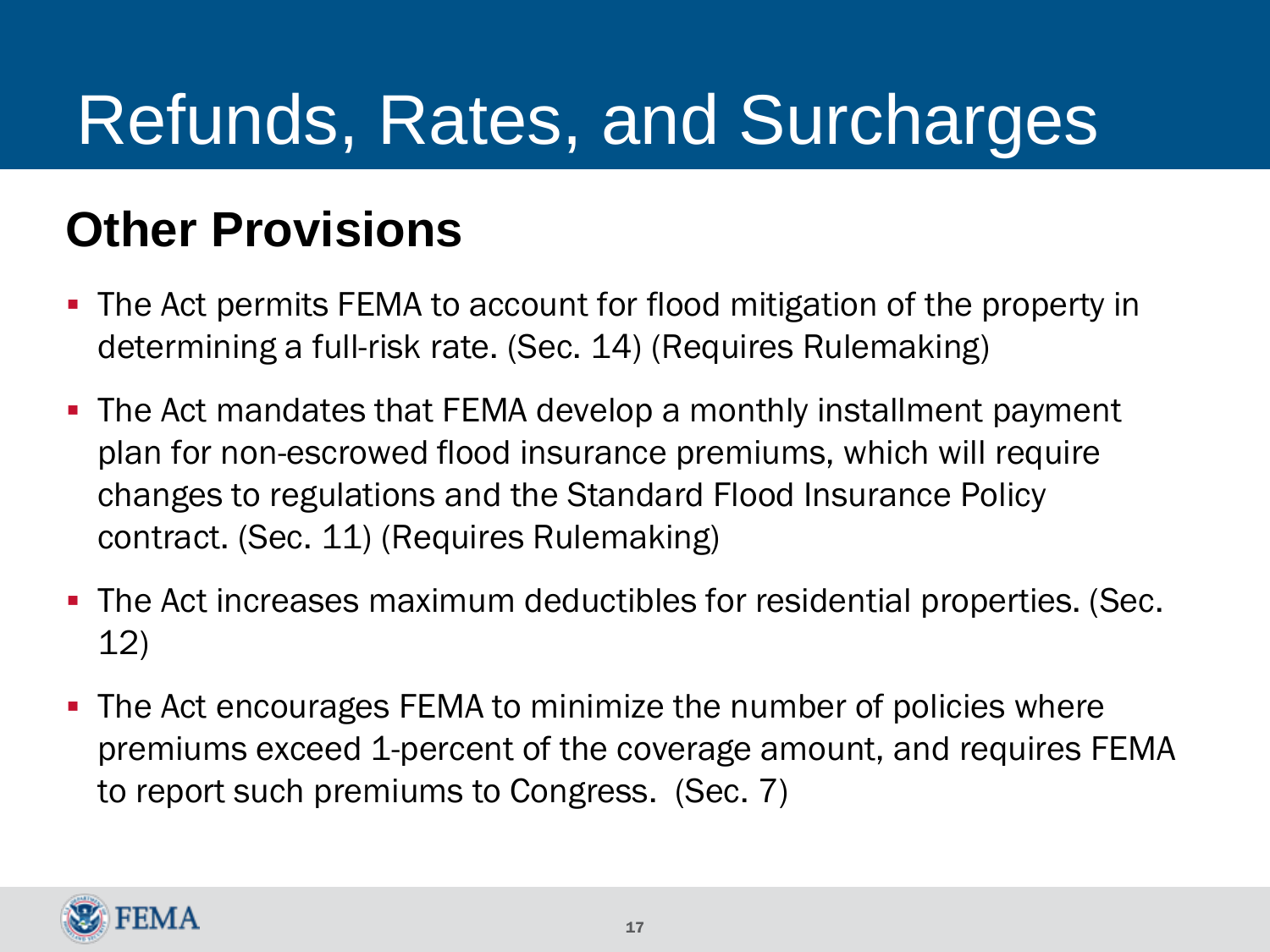### **Small Business (Sec. 29)**

- Sec. 29 requires FEMA to report to Congress on the effects the Pre-FIRM subsidy phase-outs and surcharge on small businesses, non-profits, houses of worship and certain residences.
	- If FEMA determines the rate increases and surcharges are having a detrimental effect on affordability, FEMA must submit appropriate affordability recommendations to Congress.

#### **HFIAA Impacts to Businesses**

- Business properties are included within the "non-residential" policy class. FEMA is actively working to determine how best to identify and classify businesses within the category.
- Older Business properties paying pre-FIRM subsidized rates will continue to see up to a 25 percent annual increases as required by BW-12 until they reach their full-risk rate. This requirement was not changed as a result of the HFIAA.

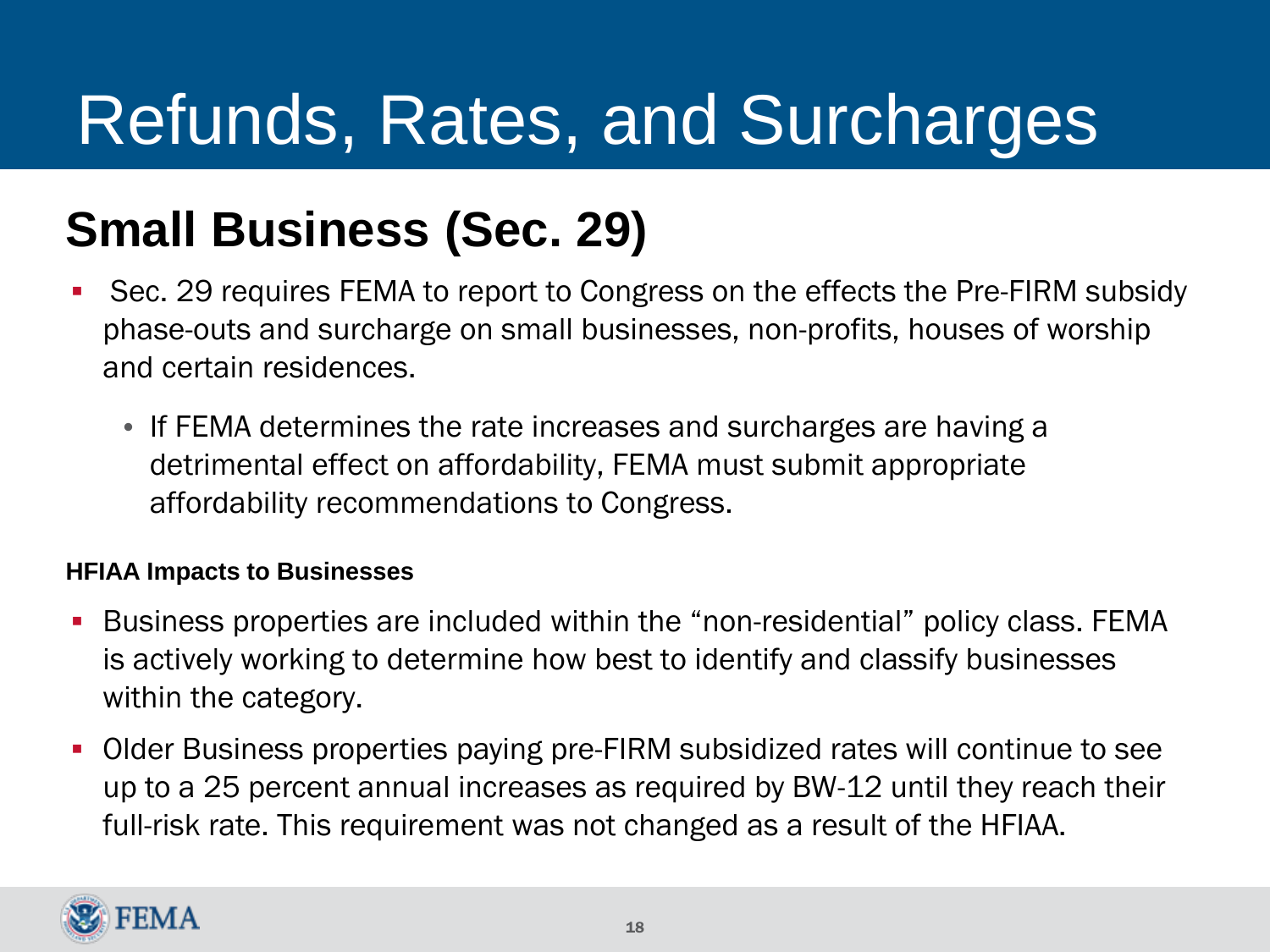| <b>Section</b>                                                         | <b>Key Milestone/Deliverable</b>                                                    | <b>Date</b>                 | <b>Status</b> |
|------------------------------------------------------------------------|-------------------------------------------------------------------------------------|-----------------------------|---------------|
| Sec. 30: Mapping<br>(Enhanced Communication and Outreach)              | <b>Issuing Guidance to Mapping</b><br>partners<br><b>Congressional Notification</b> | Sept 2014<br>FY 2015        | 40%           |
| Sec. 17: Flood Insurance Rate Map Certifications                       | <b>TMAC Report</b>                                                                  | <b>TBD</b>                  | 5%            |
| Sec. 19: Flood Protection Systems                                      | <b>Issue Policy</b><br>Rulemaking                                                   | <b>July 2014</b><br>FY 2015 | 25%           |
| Sec. 18: Funds to Reimburse Homeowners for<br>Successful Map Appeals   | Rulemaking                                                                          | <b>TBD</b>                  | 5%            |
| Sec. 22: Exemption from Fees for Certain Map<br><b>Change Requests</b> | Formalization of Mapping<br>Standards; Public Comment;<br>Published on Website      | Nov 2014                    | 40%           |
| Sec. 27: Mapping of Non-Structural Flood<br><b>Mitigation Features</b> | Formalization of Mapping<br>Standards; Public Comment;<br>Published on Website      | Nov 2014                    | 60%           |

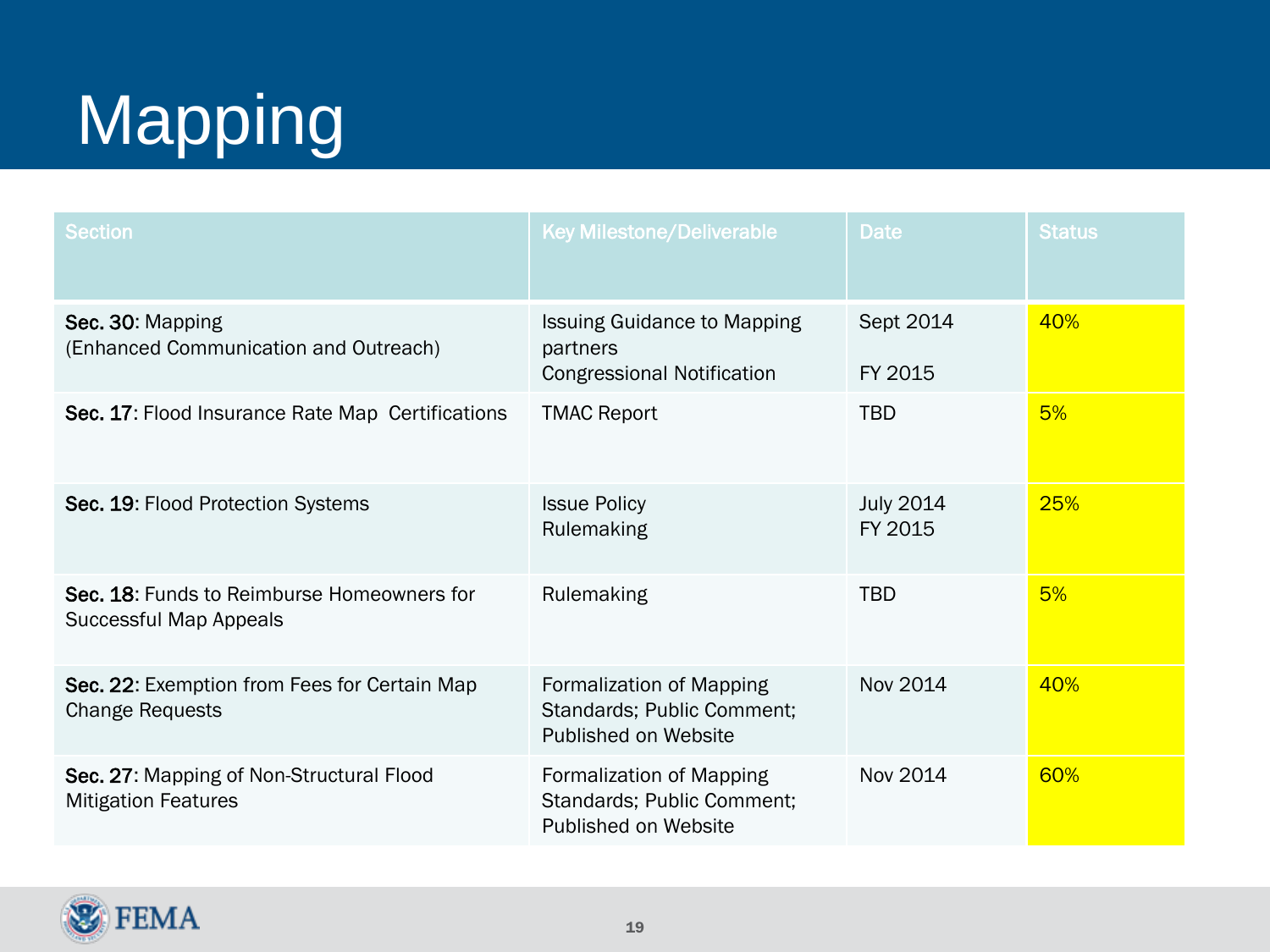#### **Enhanced Communication and Outreach**

- **FEMA will continue Mapping activities**
- BW-12 requires FEMA to enhance coordination with communities before and during mapping activities and requires FEMA to report certain information to members of Congress for each State and congressional district affected by preliminary maps.
- Sec. 30 of HFIAA requires additional layers of enhanced notification and outreach to congress and other stakeholders.

#### **Technical Mapping Advisory Council**  $\overline{\phantom{a}}$

- Technical Mapping Advisory Council (TMAC) to review the new national flood mapping program activities authorized under the 2012 and 2014 flood insurance reform laws.
	- FEMA will seek the TMAC's recommendations on meeting new requirements for the new mapping program including the identification of residual risk areas, coastal flooding information, land subsidence, erosion, expected changes in flood hazards with time, and others.
	- The law requires the Administrator to certify in writing to Congress that FEMA is utilizing "technically credible" data and mapping approaches.

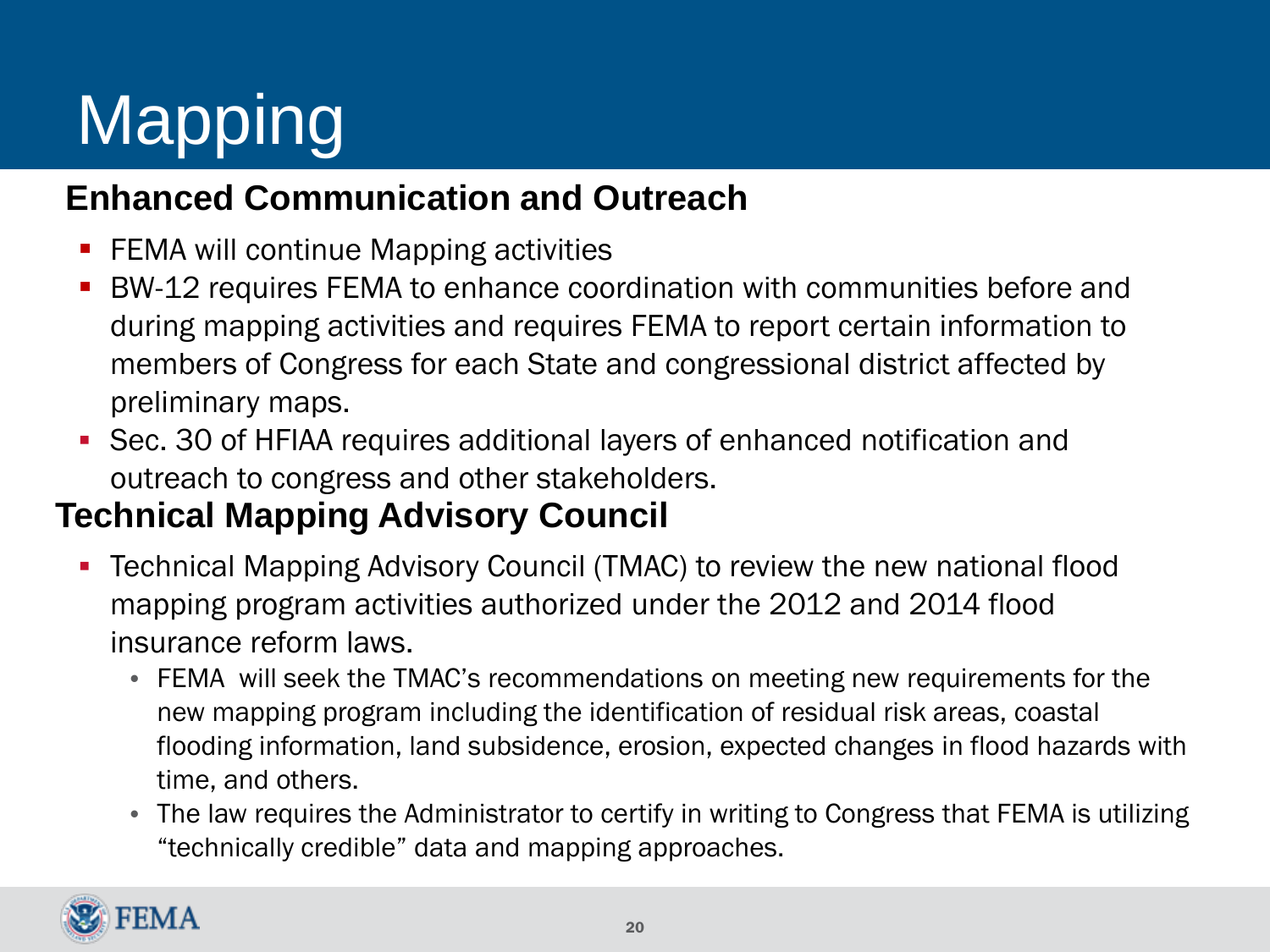#### **Flood Insurance Rate Map Appeals**

- The Act lifts the \$250,000 limit on the amount FEMA can spend to implement a program to reimburse property owners and communities for successful map appeals based on a scientific or technical error.
- The Act applies to statutory appellants who successfully appeal the Agency's proposed flood elevations and special flood hazard areas.
- Rulemaking is required to implement this provision
- The new law does not apply to Letter of Map Amendment (LOMA) and Letter of Map Revision (LOMR) requests, or any expenses associated with them.

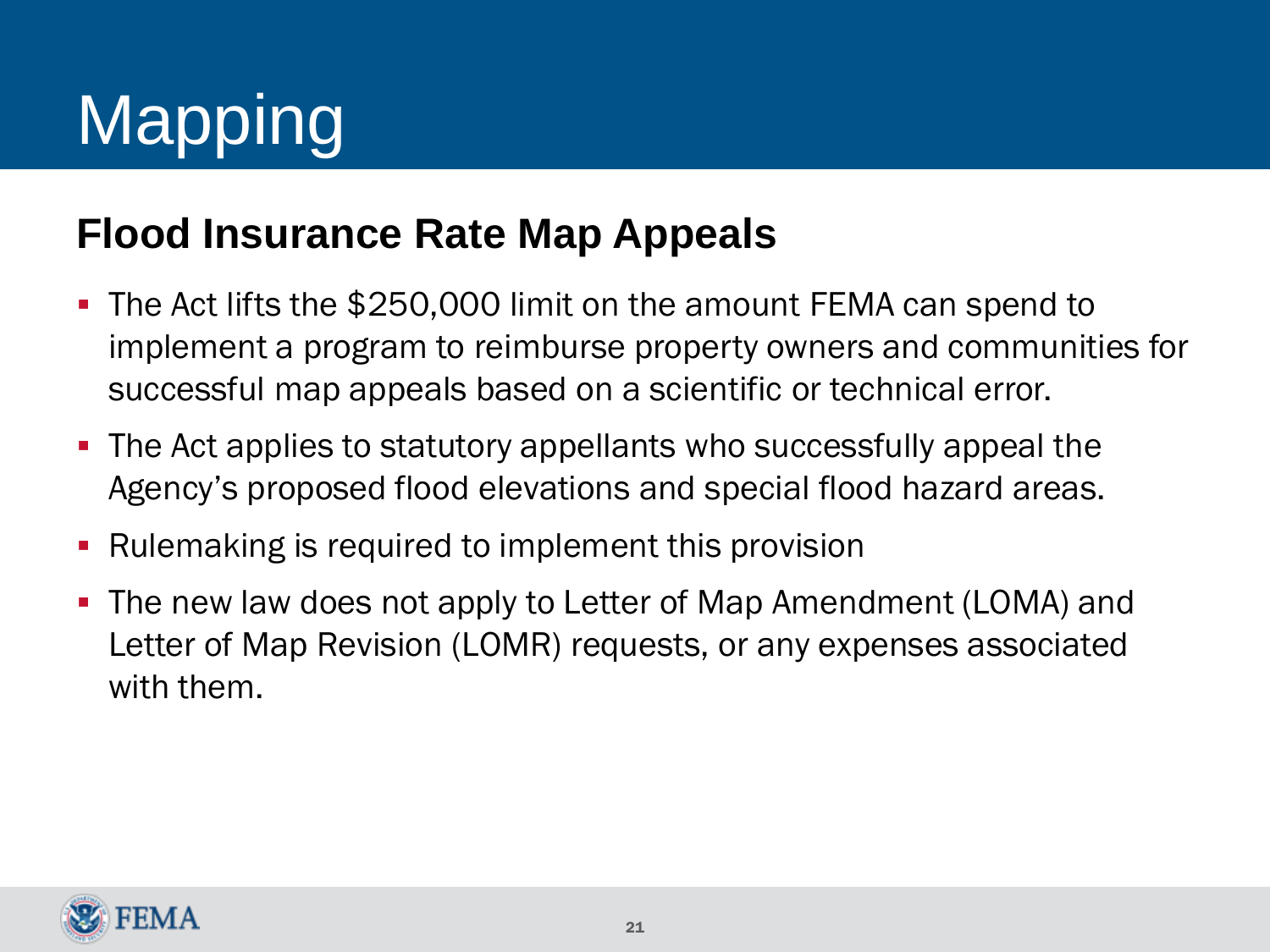#### **Flood Protection Systems**

- Authorizes FEMA to account for state and local funds used in the construction or restoration of a flood protection project when determining whether the project meets the statutory requirements to be eligible for discounted premiums. (Sec. 19)
- Permits FEMA to include the value of existing protection features in measuring adequate progress for the restoration of levees. (Sec. 19)



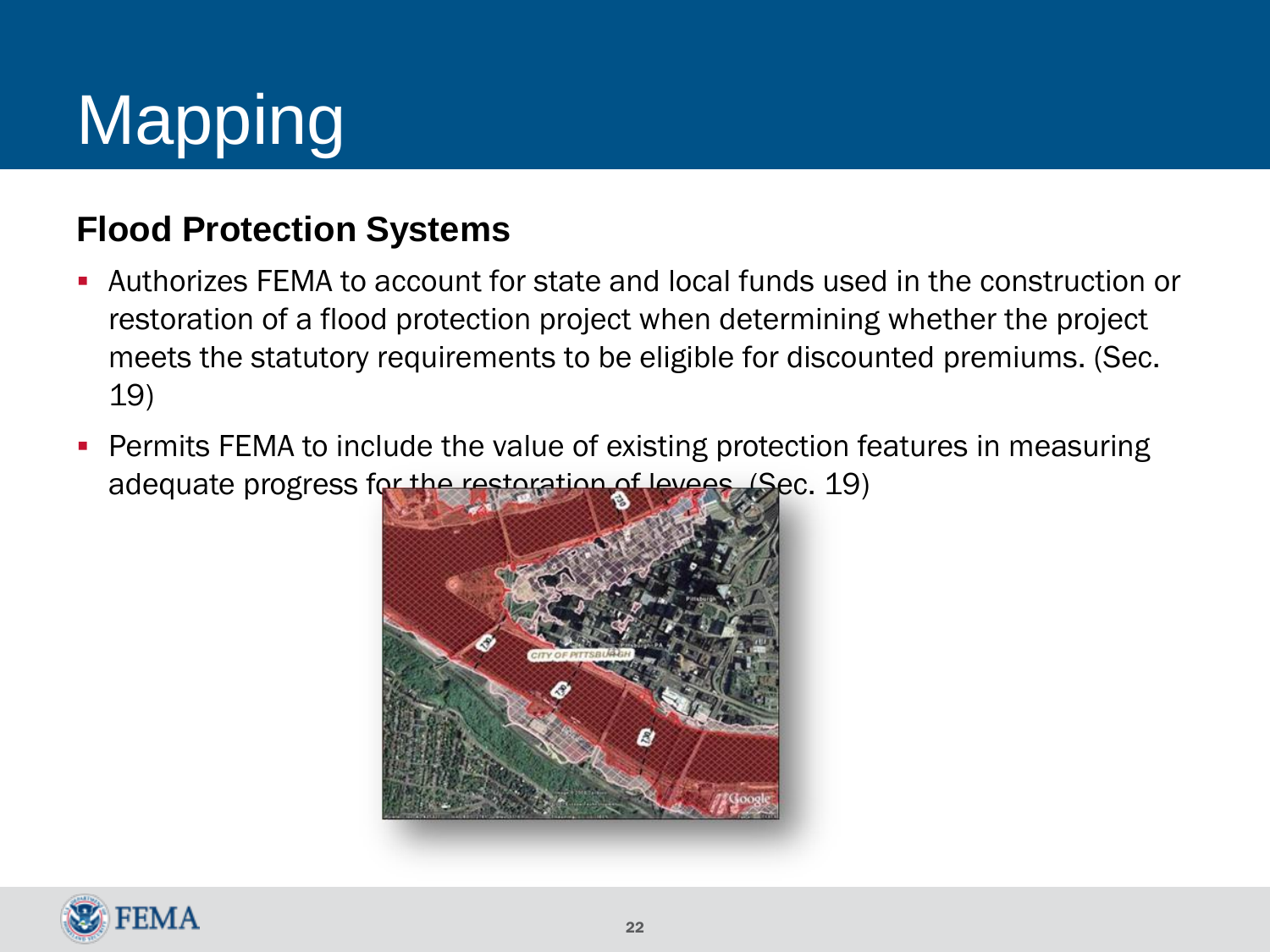#### **Fees**

• Law exempts mapping fees for flood map changes due to habitat restoration projects, dam removal, culvert re-design or installation, or the installation of fish passages. (Sec. 22)

#### **Flood Control Features**

• Law requires FEMA to consider the effects of non-structural flood control features, such as dunes, and beach and wetland restoration when it maps the special flood hazard area. (Sec. 27)



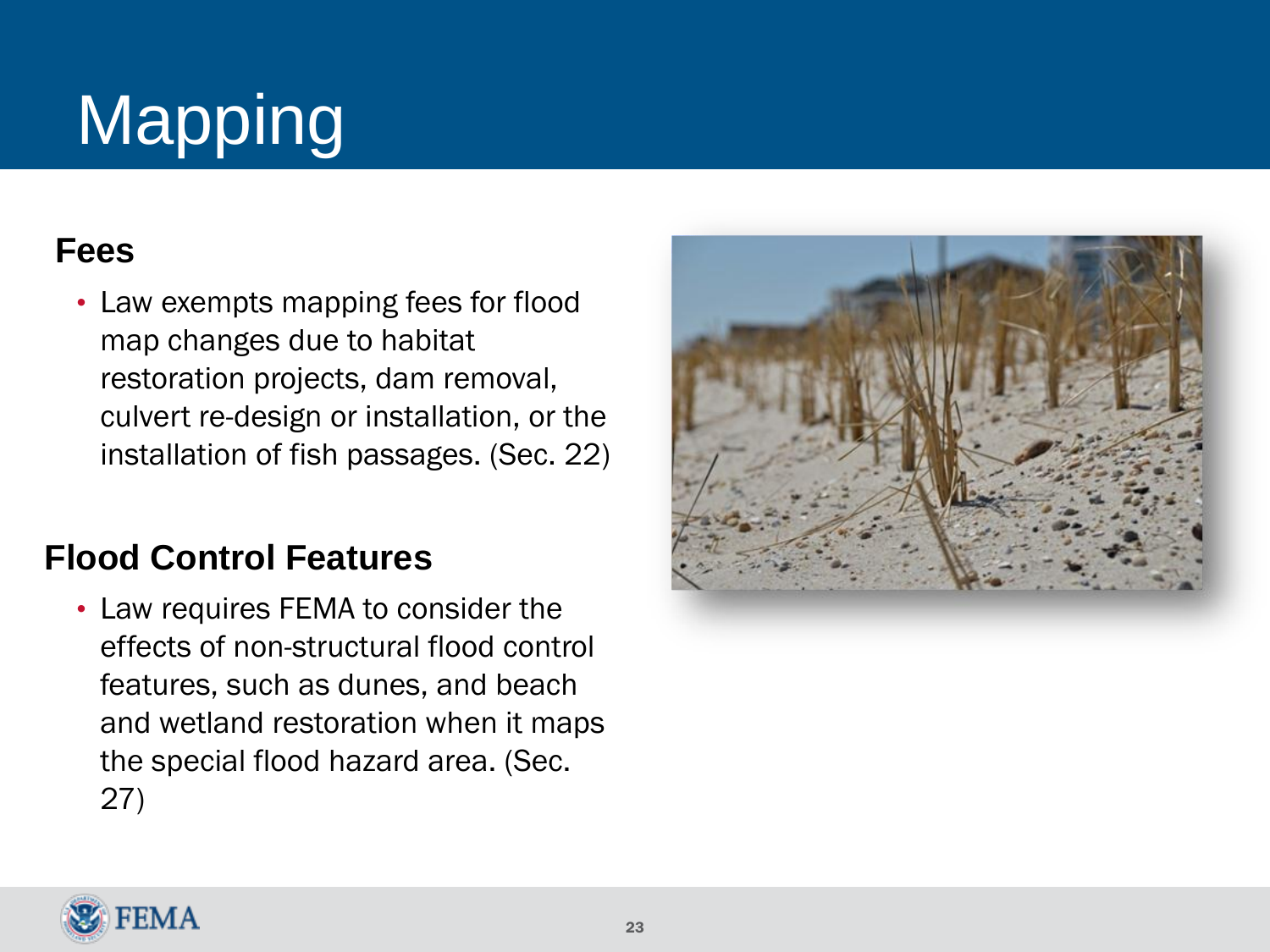## Promote Mitigation

| <b>Section</b>                                                                | <b>Deliverable</b>                        | <b>Date</b>   | <b>Status</b> |
|-------------------------------------------------------------------------------|-------------------------------------------|---------------|---------------|
| Sec. 26: Flood Mitigation Methods for Buildings<br>Ref Sec. 14                | Procurement - Study                       | TBD post-2014 | 5%            |
| Sec. 21: Treatment of Flood-proofed Residential<br><b>Basements</b>           | <b>None</b><br>(Codifies FEMA Regulation) |               | 100%          |
| Sec. 23: Study of Voluntary Community-based<br><b>Flood Insurance Options</b> | Study                                     |               | 5%            |

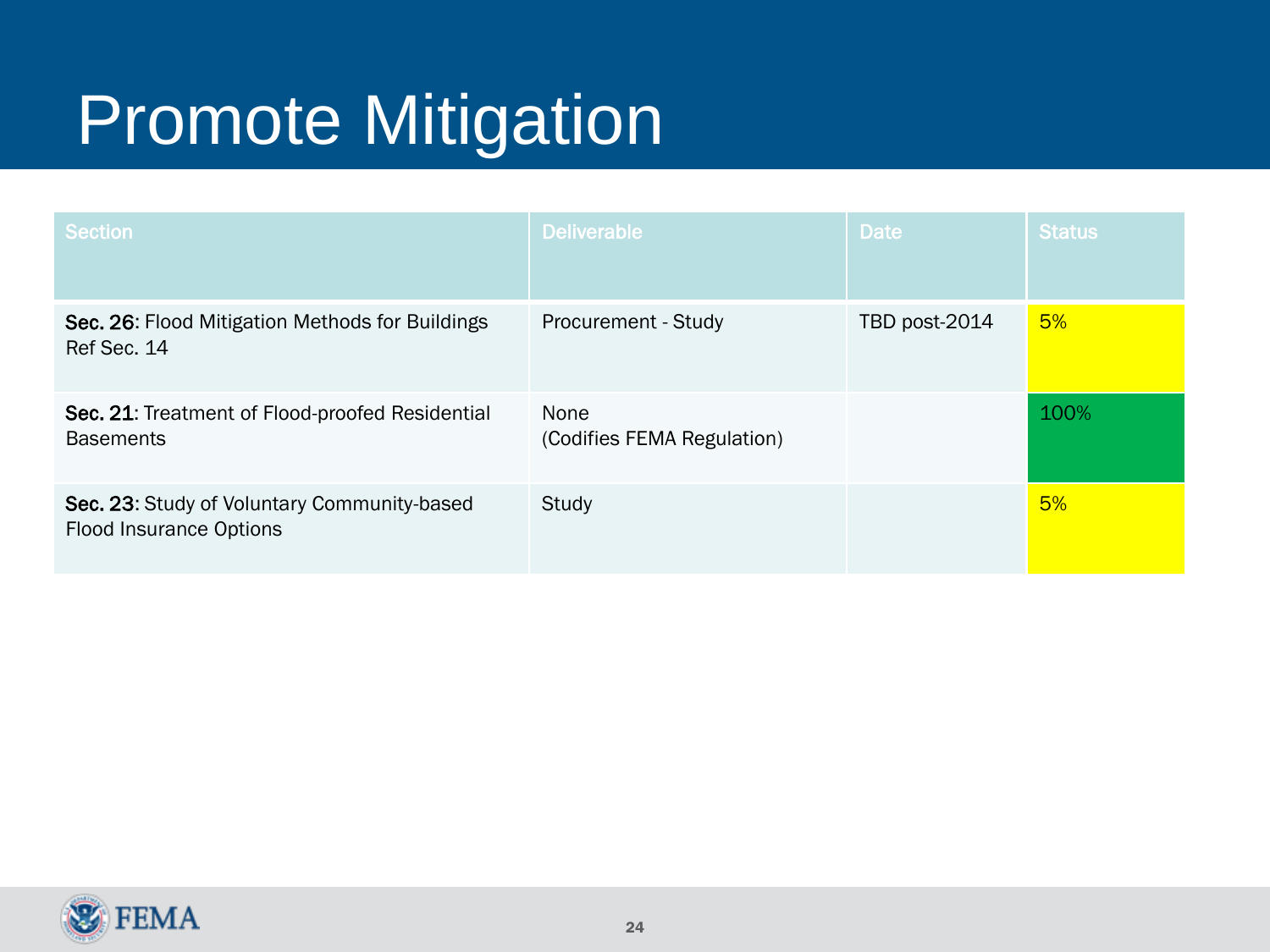### Flood Insurance Advocate

| <b>Section</b>                                      | ∣ Deliverable <sup>i</sup> | Date | <b>Status</b> |
|-----------------------------------------------------|----------------------------|------|---------------|
| Sec. 24: Designation of Flood<br>Insurance Advocate | Con Ops                    | 2014 | <b>10%</b>    |

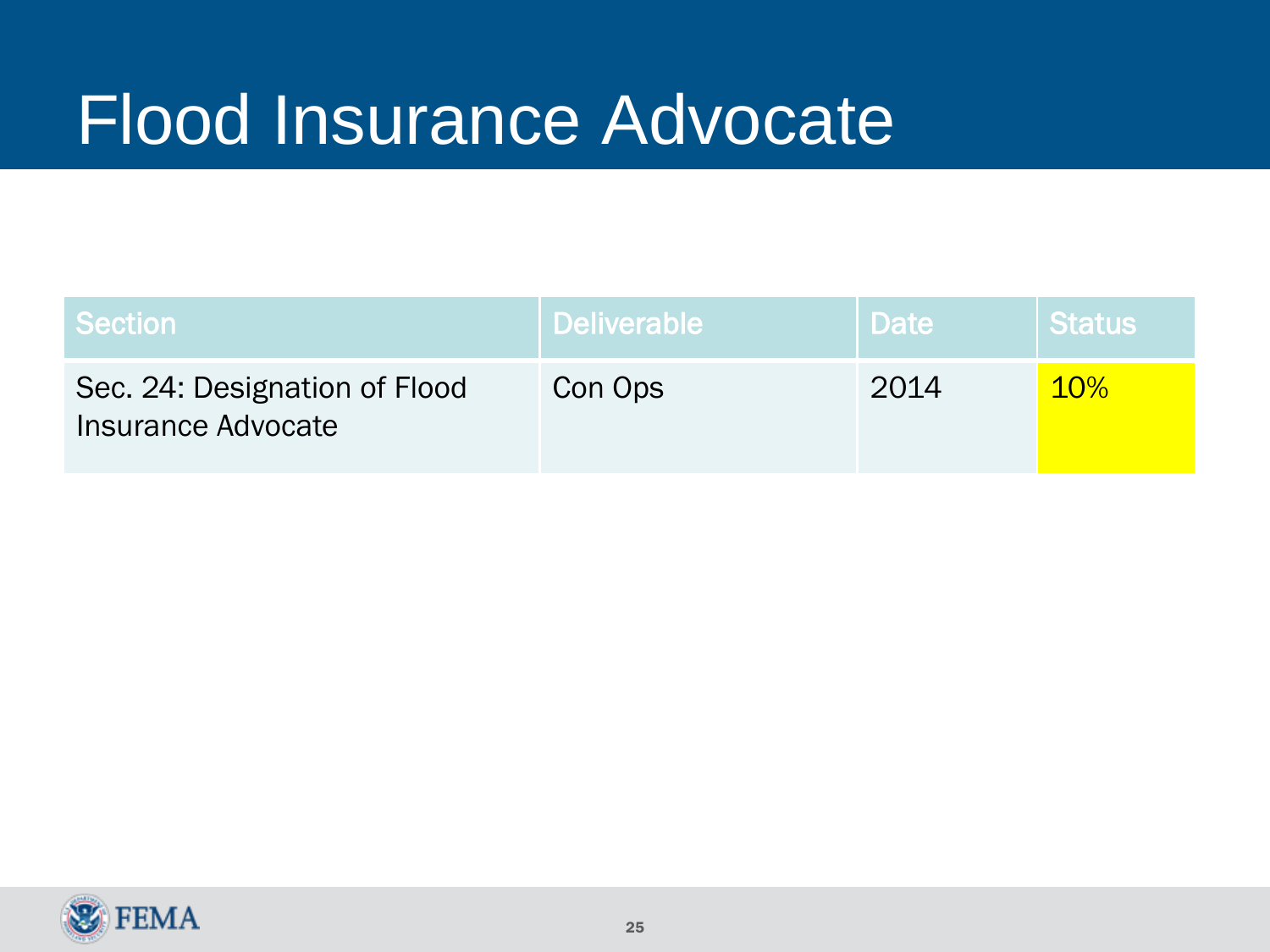### Flood Insurance Advocate

- Educates on:
	- Individual flood risks;
	- Flood mitigation;
	- Measures to reduce rates through effective mitigation;
	- The rate map review and amendment process;
	- Changes in the program as a result of any newly enacted laws.
- Assists in understanding how to appeal preliminary rate maps and implementing measures to mitigate evolving flood risks;
- Assists in developing regional capacity;
- Coordinates outreach and education with local officials and community leaders in areas impacted by map amendments and revisions; and

Advocate

 Aids potential policy holders in obtaining and verifying accurate rate information when purchasing or renewing a policy.